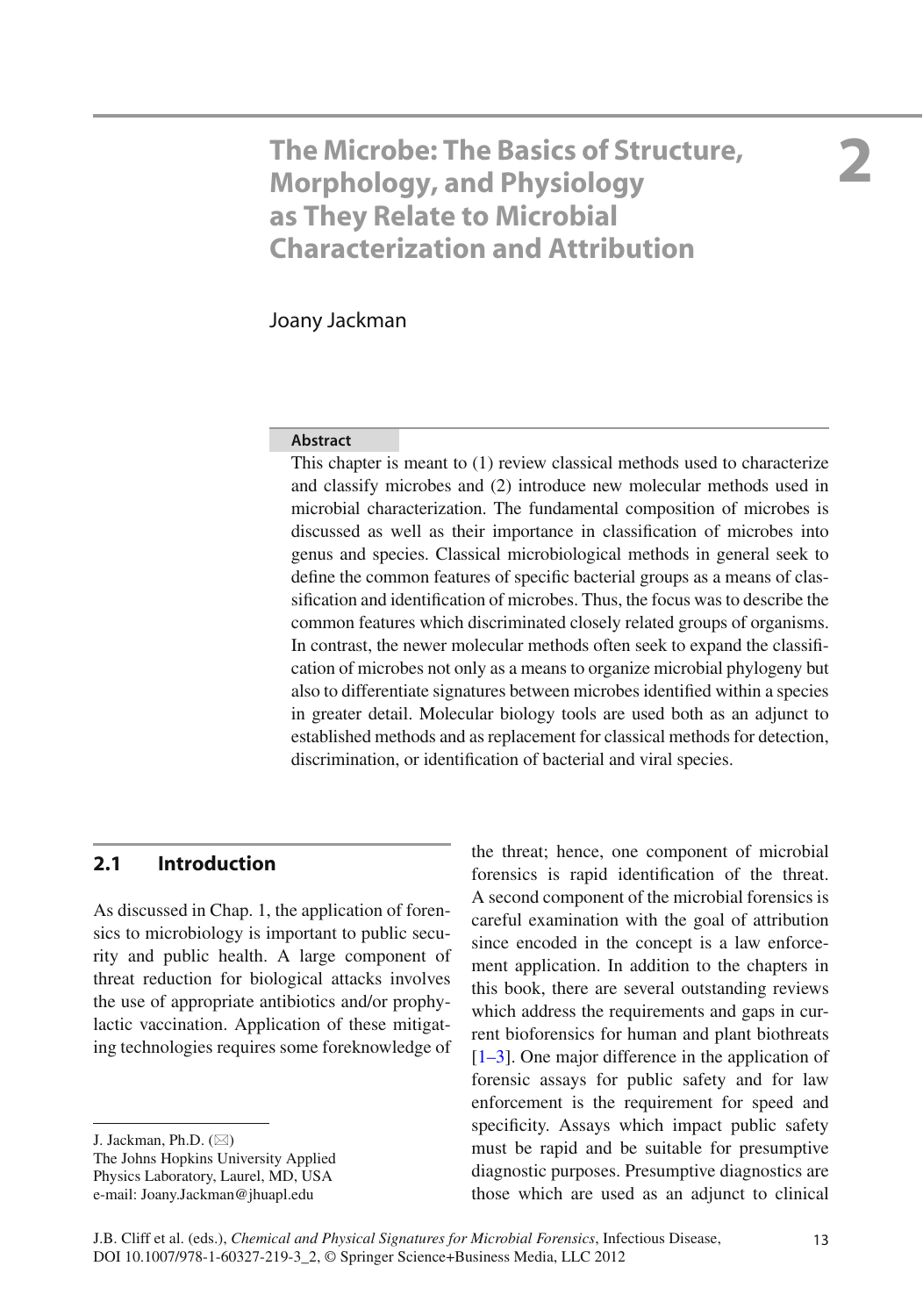tests and to assist the physician in patient evaluation. Tests which can be used at point of care or at the scene are preferred so that rapid treatment or triage of susceptible populations can be emplaced where they will do the most good. Tests which describe attribution characteristics related to a crime can be slower but must be highly specific. This chapter describes the features of microbes which are used by microbiologists for identification and categorization of biological organisms and intrinsic features of bacteria which can be used in forensic applications for attribution.

 The concept of attribution, a critical component of microbial forensics, differs in approach from diagnostics in that the focus of analysis is not necessarily limited to disease-producing organisms. Attribution includes not only diseaseproducing organisms but organisms which may hitchhike with the sample of interest such as phages and other environmental contaminants (pollen, dust, plant/animal DNA). Likewise, metabolic products and growth media residue are important to attribution and may be loosely associated with collected samples. Classical microbial methods do not address these components, but many of the newer tools for molecular biology and physical chemistry can be used to include characterization of these materials.

## **2.2 How Microbiologists Look at Microbes**

 Classical microbiological tools are founded in observational techniques for bacteria, some of which originated with the invention of the microscope by Leeuwenhoek in 1674. Notably, less than 5% and perhaps as little as 1% of all bacteria can be cultured in the laboratory. If one includes all viruses infecting all species on earth, the number becomes lower by several orders of magnitude. Hence, one caveat of classical microbial methods is that the tools used to describe microbial development and provide systematic organization are based on a statistically minor portion of all bacteria  $[4]$ . This is acceptable for medically important species since classical microbiological techniques, especially those adapted to the clinical laboratory, are biased for analysis

of human pathogens. When microbial analysis techniques require description and typing of environmental organisms rather than microbial pathogens, many laboratory methods especially clinical techniques may be inappropriate or give false information. This is especially true for automated laboratory tools which require matching to known signatures in the database. Environmental microbes, since they do not produce disease and therefore are not isolated from patient samples, are not frequently represented in clinical databases.

## **2.2.1 Classical Methods Applied to Forensic Characterization of Unknown Samples**

 Classical microbiology uses both gross and microscopic morphology to identify microbes. Gross morphology includes colony shape, size, and surface features (Fig. 2.1). For example, *Bacillus atropheus* strain *globigii* produces an orange-pigmented colony on tryptic soy agar but produces small white colonies on other media. The structures assigned to bacteria – cocci (round), bacilli (rods), or spirochetes (corkscrew) – can be readily seen via light microscopy with no sample preparation. Generally, bacterial isolates are further differentiated at the time of microscopic examination by staining. The gram stain is one of the most useful and commonly used tools to differentiate bacteria beyond the genus level. This staining procedure named for its inventor, Hans Christian Gram, supplies both biochemical information about the composition of bacteria (see Chap. 3 for more detail concerning the biochemistry of bacterial cell walls) and special information regarding the distribution of chemicals within the cell.

 Gram-negative bacteria are unique in that they contain lipopolysaccharide (LPS), a polymeric structure found between the cell wall and the cellular membrane (found in all bacteria). LPS lies internal to the cell wall and helps regulate the permeability of the cell among other functions. The first stain is crystal violet which stains all bacteria blue-purple followed by an iodine fixative. The critical step is then the decolorizer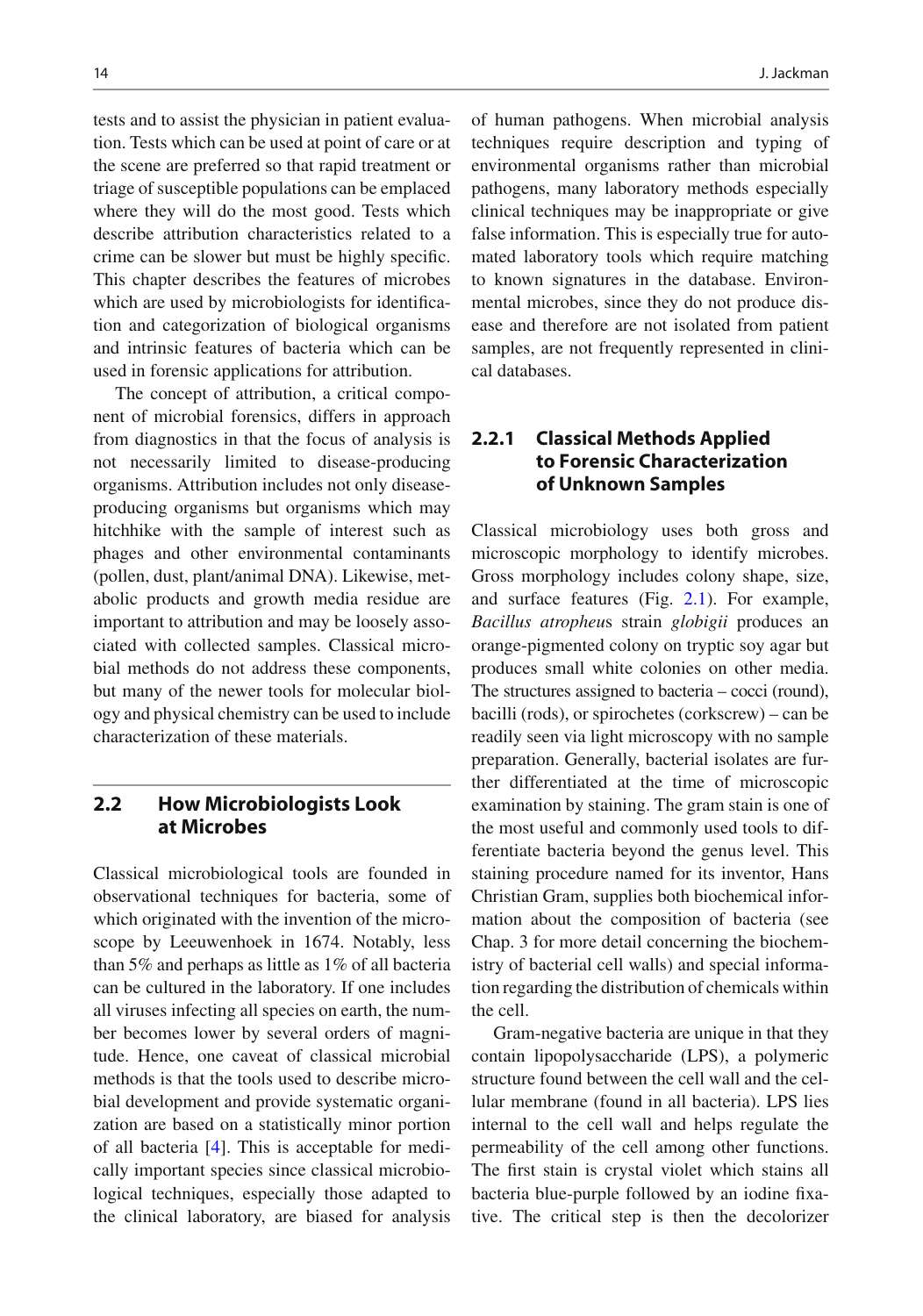<span id="page-2-0"></span>A. Colony Morphology:

- 1. Colony Shape: Circular, Filamentous (fibrous), Rhizoid (thick fibers), Irregular
- 2. Colony Height: Raised, Flat, Convex (rounded), Umbonate (peaked), Crateriform (indented)
- 3. Colony Margin (Edge): Entire (smooth), Undulating (wavy), Lobular (fingerlike projections), Filiform (fibrous projections), Curled (swirled)
- 4. Surface refraction: Smooth, Dull, Glistening (mucoid), Rough (ground glass), Rugose (wrinkled)
- 5. Opacity and color: Transparent, Translucent, Opaque, Iridescent, Buff, Red, Blue or other color pigmented (very dependent on culture media), hemolytic (clear regions surrounding colony on plates containing blood cells).
- B. Cellular Morphology
	- 1. Shape: Bacilli, Cocci, Spiral
	- 2. Gram stain: Gram negative, Gram positive
	- 3. Inclusions and location: Endospores (central, lateral and terminal)
	- 4. Surface features: Capsule, Flagella

 **Fig. 2.1** Morphological considerations of bacteria

which is methanol. Methanol fixes the cells causing the pores in the walls of gram-positive cells to collapse and become sealed thus retaining the blue dye. The methanol also dissolves the lipid portion of the cell wall of gram-negative cells causing them to become more porous and allowing the dye to leak out. At this point, gramnegative cells can be distinguished from grampositive cells because they are clear. A red counter stain of fuchsin or safranin is used, giving the gram-negative cells a pink appearance to make their shape and size easier to see microscopically. The patterning of staining can be important in categorizing bacteria to the species level. For example, the staining pattern of the biothreat agent, *Yersinia pestis* is described as "safety pin" since the gram-negative rod-shaped bacteria stains pink with the exception of blue staining at the ends of the rods indicating the specific exclusion of LPS from apical ends.

 Viruses, in contrast, have many more shapes by which they are categorized but can only be viewed using electron microscopy. Categorization by shape is still useful in this molecular age and is still the gold standard by which new viruses are identified. The newly emergent coronavirus, the causative agent of severe acute respiratory syndrome (SARS), was identified first by electron microscopic examination of patient samples followed by the use of molecular tools for genetic and immunological identification  $[5]$ . Therefore, a toolbox for forensic analysis should include a combination of methods based on both classical methods and new molecular tools. High confidence can be assumed when these tests agree especially since the databases and signature libraries in general were built from and validated by organisms identified by classical methods. Thus, there is an internal dependence of the new tools on the results predicted by the older classical methods.

 A great deal of forensic information can be obtained from analysis of the composition of microbes beyond genetic information. Since microbes and microbial communities are dependent upon other community members in biofilms or microbial mats or on their hosts, significant amounts of information about microbial composition may not be directly determined from genome analysis. Growth conditions and growth media can play a significant role in the process of attribution. Some key areas are highlighted below.

# **2.2.2 Culture Conditions as a Consideration in Forensic Microbiology**

 Unlike mammals and higher eukaryotes, growth medium may significantly affect the molecular and structural composition of bacteria as well as the isotopic profile of its components. For example, the placement of freshly isolated samples of bacteria on laboratory media alters the fatty acid composition of the bacteria  $[6-8]$ . As discussed in Chap. 3, fatty acid composition can be an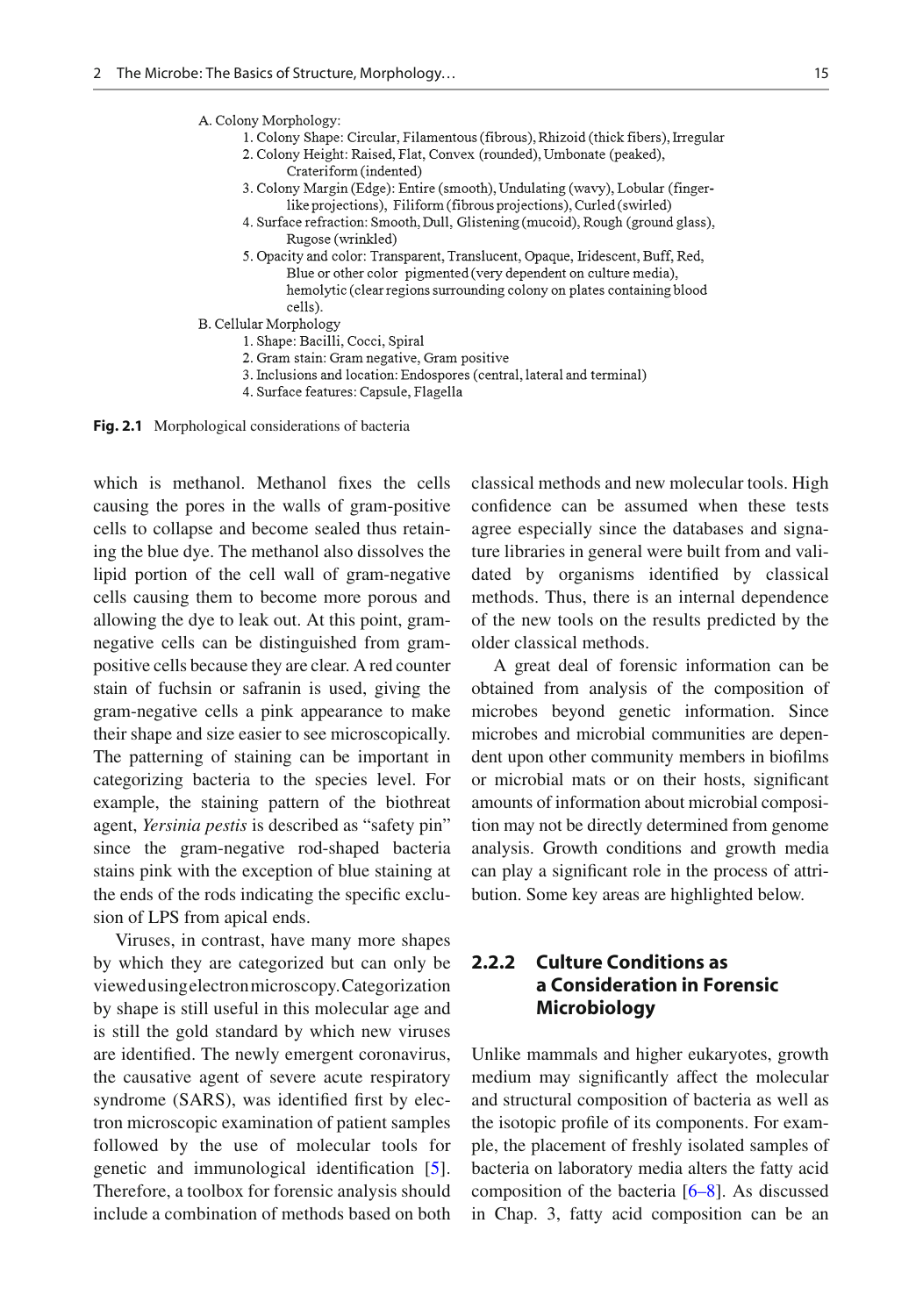important tool for microbial identification and strain distinction. It is unclear from these studies whether laboratory media are in themselves selective for new variants in the isolated sample with altered fatty acid profiles or whether the isolate itself changes to meet its changing nutrient availability  $[6]$ .

 Important to address is the issue of clonality in cultured materials. When isolating bacteria on plated media, most procedures are initiated from a single isolated colony on a plate. The incorrect assumption is that each colony arises from a single bacterial cell; however, in reality it can only be stated that a colony arose from *at least one bacterial cell*. Many organisms do not grow as isolated individual strains. The bacilli- and coccishaped microbes discussed above do not always grow as individual cells but may grow as chains or clusters, respectively. The average length of the chains or numbers in each cluster is a growth characteristic which is useful in distinguishing bacteria to the genus or species level. Both chain length and cluster size are influenced by culture media effects  $[9, 10]$ . Microscopic examination of cultures of *Staphylococcus aureus* show "grape-like" clusters of cocci-shaped bacteria, the smallest of which is generally made of diplococci (two cells) and the largest is 12 or more cells. Without robust efforts to disassociate these clusters prior to plating, it is unlikely that a single colony of *Staphylococcus* has descended from a single cell. Hence, enumeration of bacteria by colony count (serial dilution followed by plating on growth media) is really only an estimate and frequently an underestimate of the total number of viable bacteria present. Depending on the viability of the sample, it may or may not reflect the number of target bacterial genomes present since polymerase chain reaction (PCR)-based technologies (discussed below) do not differentiate between viable and dead cells. Better agreement is expected using direct counting via a Petroff Hauser chamber. The Petroff Hauser chamber is a low-tech solution in that it merely provides a calibrated area in which individual objects are counted microscopically. It does not discriminate between live or dead. Use of the Petroff Hauser chamber and colony counts can provide a good

estimate of the health, i.e., relative viability of the sample.

 Even simple direct microscopic examination of raw samples combined with microbial culture can provide the investigator with a better estimate of the initial concentration of microbial targets being analyzed in the original sample. Such examination can provide estimates of sampling variability based on the distribution of material in the sample. Unlike chemicals, bacteria and viruses are discrete units which sometimes adhere to each other or other materials present within a sample creating an uneven distribution and distortion of estimates of microbial targets when using indirect methods to evaluate concentration such as culture. It is important to note that culture, long considered the gold standard of microbiology, is being replaced by direct methods of microbial counting and detection.

 With the development of culture-independent methods for microbial evaluation of samples, it is possible to evaluate unculturable organisms in a sample. The ability to identify unculturable microbes further enhances the forensic analysis of a sample. Unculturable organisms may not be the target of concern for biocrimes since one of the underlying requirements for nearly all types of infectious agents is that they are easily cultured; however, contaminating unculturable microbes can provide information regarding comparative temporal and geolocation typing of microbial communities. At the species level and, in particular, at the strain level, the overall makeup of microbial communities can be extremely specific. Some microbes will persist in environments with few alterations for years, while other organisms will persist seasonally or be otherwise chronologically limited. In this case, both the dynamics and stability of the population contain useful information for comparative purposes. It is important to stress comparison when considering characterization of unculturable microbes since the application space afforded by characterizing microbial communities and its variations can be infinite. Culture-independent tools include the use of PCR, microarrays, and mass spectrometry (described below) to identify the presence of bacterial species.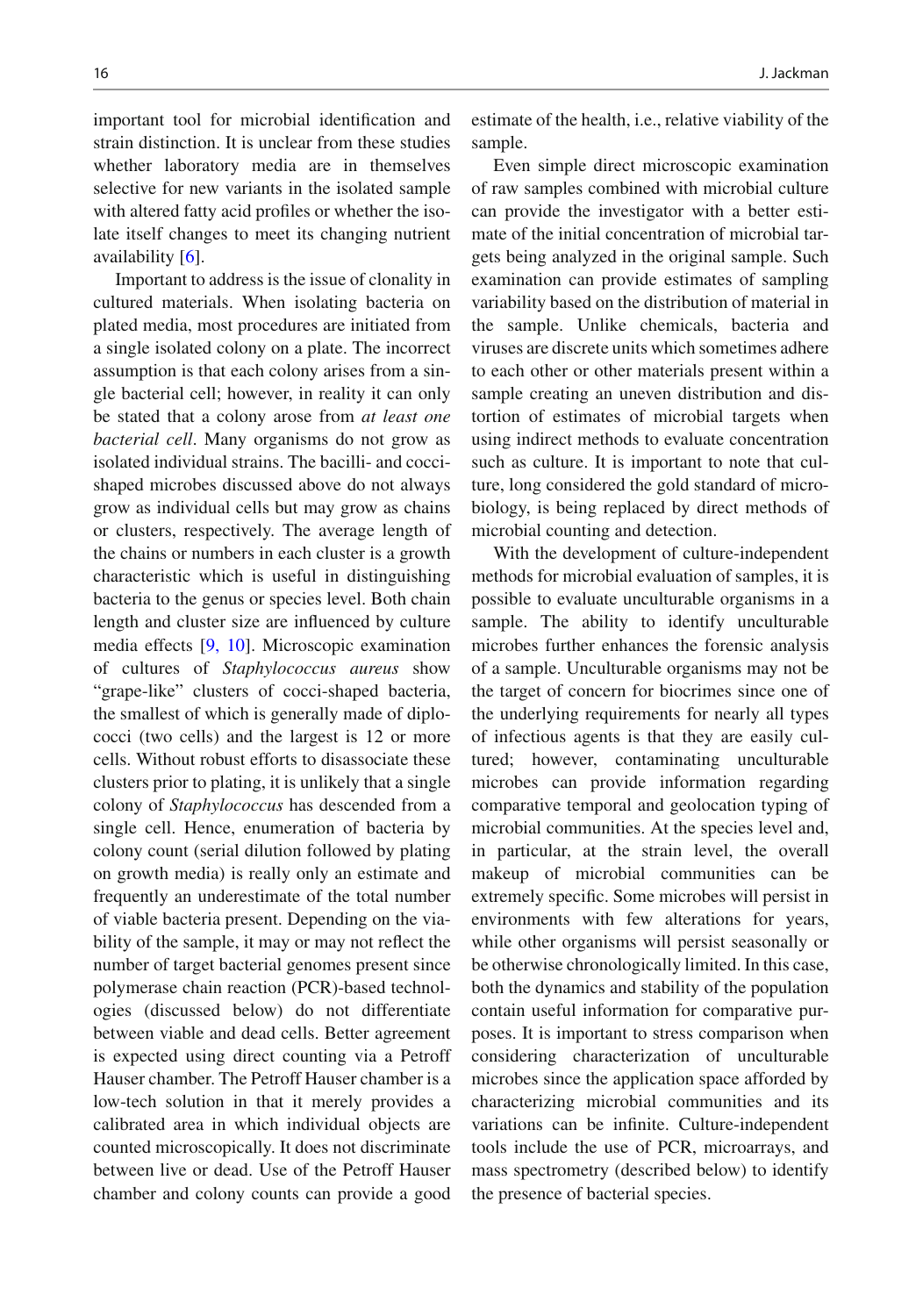## **2.2.3 Viable but Not Culturable as a Microbial Life Stage**

 Not to give the impression that all unculturable microbes are excluded as targets, culture conditions can produce growth states known as viable but nonculturable (VBNC) in microbes which normally can be cultured on standard growth media (as reviewed by  $[11]$ ). In some cases, the microbes can be revived to their original culture state only by passage through a live host  $[12]$ . First described for *Vibrio cholera* e, VBNC states have been observed for *Escherichia coli* , *Vibrio cholerae, Mycobacterium tuberculosis, Campylobacter jejuni, Helicobacter pylori,* and bioterrorism agents such as *Fransicella tularensis* and *Burkeholderia* species (as reviewed in [13]). VBNC complicates environmental sample analysis when looking for source attribution in waste water, soil, or other environmental samples since standard culture methods do not apply. While culture-independent methods can detect the presence of a pathogen, its virulence is dependent on its viability which must be determined via culture in one of the pathogen's host species.

## **2.2.4 Impact of Culture on Microbial Identification and Attribution Elements**

 Culture conditions may affect the surface properties of the bacteria itself. Changes in fatty acid composition can change the adhesion properties of the cell surface  $[8]$ . Bacteria designed or selected for greater adherence exhibit greater virulence. Therefore, the fatty acid composition of the native sample may be of importance for attribution or intent. If the perpetrator of a biocrime selects a medium known to alter molecular composition in order to increase microbial virulence, this information is resident in the recovered samples with or without the recovery of the growth medium. It can be discerned by comparison of the recovered sample with isolates grown on more standard laboratory media. Of course, such an approach and determination is limited to samples which are recovered in bulk (i.e., stabilized powders or concentrates).

 Concurrent with these tests are a number of media-specific growth tests in which observation of the appearance or presentation of bacterial growth is useful. These media are used to exclude the growth of nontarget organisms, accentuate visual features of the colony, or for gross biochemical assays which describe the enzymatic profile of the bacteria. For example, one classic test for *Bacillus anthracis* is the growth of the organism on sheep blood agar (SBA) plates. Lysis of the red blood cells in the agar is known as beta hemolysis and is carried out through the activation of the hemolysin enzyme. Hemolysis appears as a clear ring surrounding the colony on a dark red plate. *Bacillus anthracis,* unlike its near neighbor *Bacillus cereus,* is nonhemolytic on standard SBA plates. Notably, if red blood cells are washed prior to addition to the plate media, *Bacillus anthracis* colonies exhibit a clear zone around the colonies indicating hemolysin enzyme activity. Hemolysin genes are known to be promiscuous among bacterial species  $[14]$ , so detection without functional assessment is not sufficient for microbial characterization. Point mutation analysis of the three-part hemolysin enzyme complex can be applied using genetic techniques, but in this case, a simpler and less costly biochemical screen for exclusion may suffice.

Early methods in bacterial identification made use of culture biology for identification. Carbon source utilization, synthesis of lipids, and oxygen requirements were standard methods for screening bacteria. So successful and well validated were these approaches in classical microbial analysis that several commercial enterprises simplified these tests reducing them from racks of test tubes to single 96-well-plate or credit-card-sized formats (Table  $2.2$ ). Two general biochemical types of assays are highlighted. The first compares the growth of organisms on a variety of simple substrates. Low-oxygen or oxygen-free conditions are replicated by the addition of mineral oil layers over the growth solutions. The combination of individual tests  $[15-45]$  $[15-45]$  $[15-45]$  is fed into any automated algorithm which compares the test outputs to a database of outputs for known microbes. The resulting test pattern is matched based on a best fit for microbial identification. These systems are generally used for speciation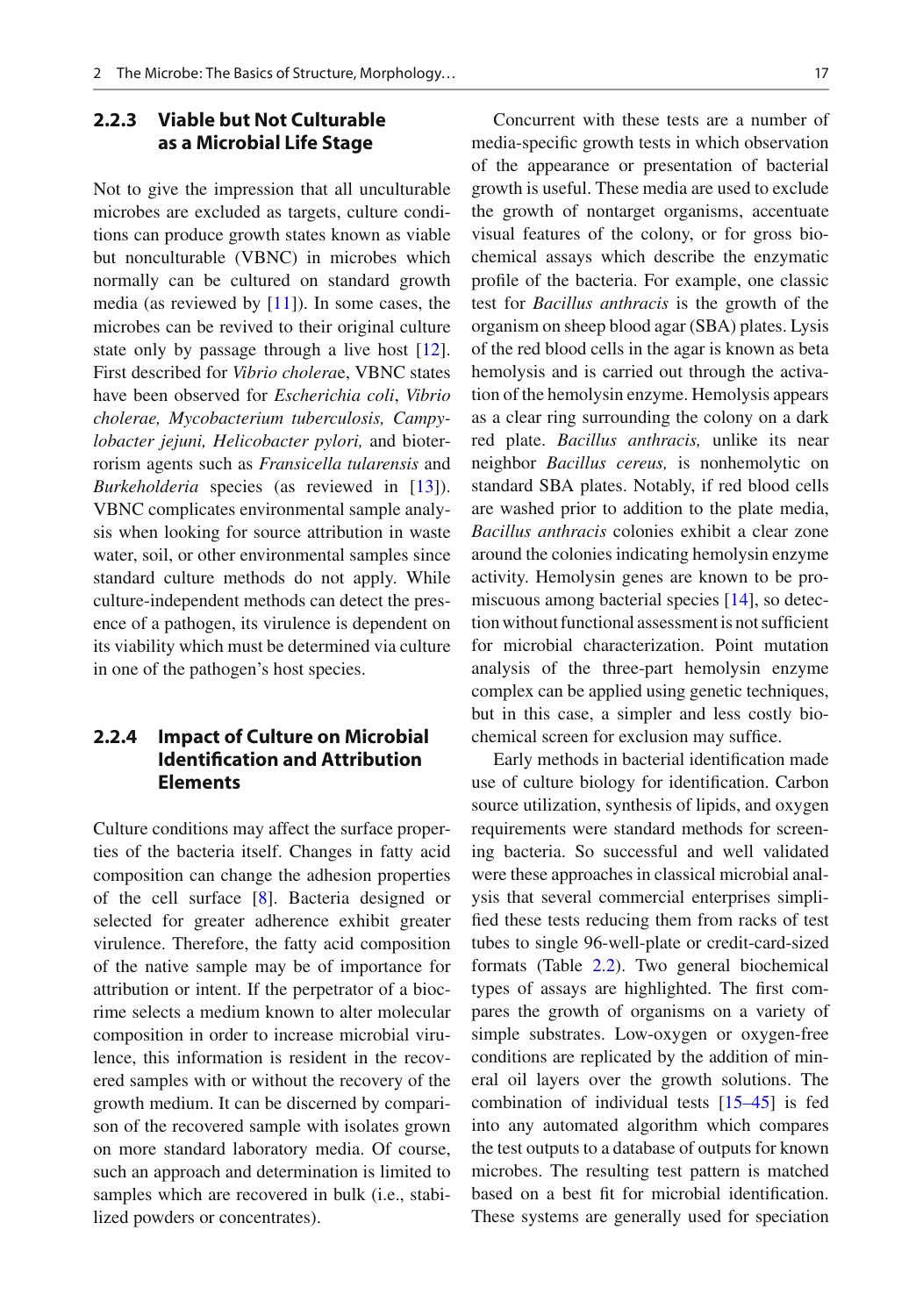of bacteria but are typically unable to distinguish bacterial strains within the same species [46–49]. Since its development, 16S RNA analysis (see discussion below) has replaced many of these tests due to its accuracy and speed  $[15, 16]$ . An alternative biochemical assay uses Fatty Acid Methyl Ester (FAME) analysis to profile bacterial lipids. MIDI is an automated system which uses gas chromatography to determine the pattern of lipids which can be derived in a bacterial cell. Lipids found in the lipid bilayer of the cell membrane and attached to proteins and sugars are important regulators of specific bacterial cell functions and can be used to discriminate bacteria to the strain level. The advantage of FAME analysis is that it can be used for viruses, whereas the substrate utilization assays cannot  $[17–19]$ . More detailed information on fatty acid techniques is available in Chap. 3.

## **2.3 Terminology Important to Distinguishing Microbes**

 Before getting too far ahead in the characterization of microbes, it is important to make known or to refresh the definition of some common terminology use in discussion of microbes. Microbes are defined as bacteria, viruses, and fungi. Each category has its unique distinctions and subclassifications; however, for simplicity's sake, genus and species are generally sufficient information to order most bacteria, viruses, and fungi. The taxonomic name, i.e., *Bacillus anthracis* or *Yersinia pestis* , refers to the organism or causative agent of a disease, while the more general description, i.e., anthrax or plague, refers to the disease itself. Therefore, to state that someone is growing anthrax or has cultured plague is incorrect. The correct terminology is that they are culturing *Bacillus anthracis* or *Yersinia pestis* . Note that taxonomic names are always italicized.

#### **2.3.1 Microbial Speciation Is a Continuum**

The definition of species is much fuzzier for microbes than for higher eukaryotes such as

plants and mammals. In higher eukaryotes, speciation is defined by the ability of two individuals to successfully interbreed. Failure to produce offspring or failure to produce offspring capable of reproduction is indicative of two different species. Speciation in bacteria is much more nebulous. Originally, the morphological and biochemical differences between organisms were determined to categorize isolated bacteria into groups. Type strains are the strains which exhibit many typical characteristics of a species. Usually, type strains are among the first representatives to define the species and may not represent all of the most common feature of the species. Shape, size, and culture appearance all go into the morphological distinction of bacterial types. Most bacteria exist as actively growing cells called vegetative cells. Only a few subsets of bacteria are able to produce spores, viable but dormant structures which encapsulate the genome of bacteria. Spores enable bacteria to survive in unfavorable conditions until the correct growth requirements are detected, at which time the spore undergoes a process called germination where the spore breaks down and releases a replicating vegetative cell. Using classical microbiological methods, bacteria are further distinguished based on biochemical differences. In bacteria, sugar utilization and other nutrient requirements are noted. Many of the selective media that can be used to enrich mixed samples for a particular bacteria species are based on the restriction of carbon sources to a single type of sugar or preferred sugar which allows the target species to grow fastest, i.e., Yersinia agar which is selective for *Yersinia spp* . or PLET medium which is selective for *Bacillus anthracis* [21]. Appearance on specific agars (e.g., blood agar plates in which sheep or other mammalian red blood cells are added to a basic agar media such as tryptic soy broth) provides additional information.

 Hemolysis is notable and distinctive for bacterial species differentiation. Recently, a rapid 2-h culture test for low-cost screening to rule out *Bacillus anthracis* exposure has been developed [20]. The test is based on the fact that *Bacillus* species exhibit differential beta hemolysis or zonal lysis and clearing of red blood cells surrounding the margins of a colony. Microscopic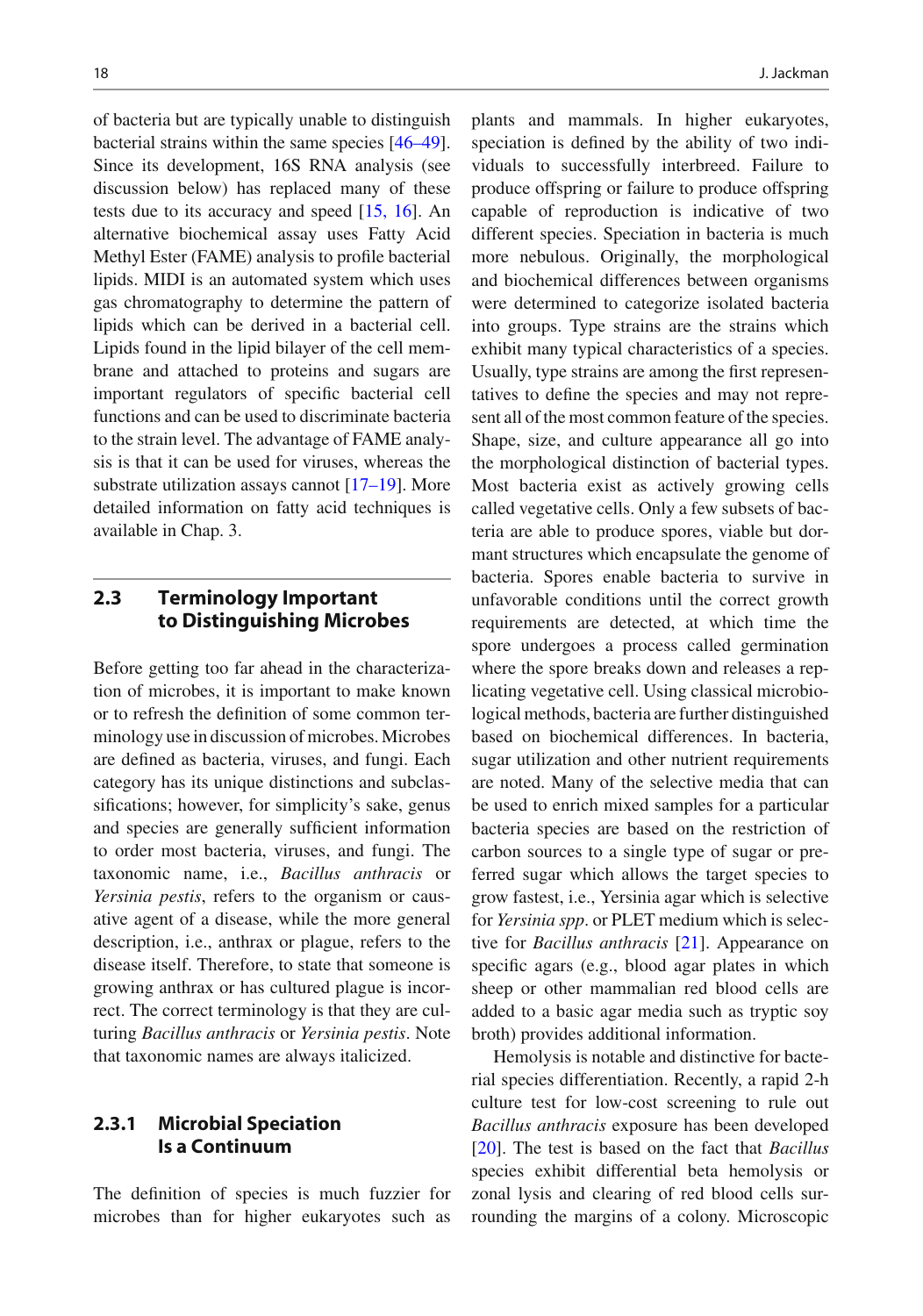examination of cultures for gram-positive rods and spores coupled with the presence of active beta hemolysis is enough information to rule out the presence of *Bacillus anthracis.* Since tests such as these are indicators, it would seem simple to develop rapid DNA dipstick screens for the presence of the hemolysin gene to rule out *Bacillus anthracis* ; however, as it turns out, *Bacillus anthracis* has a complete hemolysin gene. It is only when the red blood cells are specially washed prior to the preparation of the agar that beta hemolysis can be noted in *Bacillus anthracis* [22]. Hence, partial genetic characterization such as the presence or absence of a gene is not always definitive in microbial differentiation. In the case of exclusionary decisions regarding a sample, the absence of a gene may be sufficient to eliminate a sample from further analysis. For example, in a case of death due to a respiratory infection, the absence of any of the three toxin genes coding for the *Bacillus anthracis* toxins could rule out a sample as the cause of death even if other phylogenic markers indicate *Bacillus anthracis* is present.

 Additional names and numbers may follow each designator of genus and species such as *Bacillus anthracis* Sterne or *Yersinia pestis* Kim 10, and additional sets of information may follow these names, usually numbers. These refer to strain and isolate designations. Strain and isolate are often used interchangeably, but there really is a small distinction. Originally, during isolation of an unknown and identification of a new variant of a species, the isolated microbe was given a unique identifier such as the name of the place found, host from which it was isolated, or person who first isolated it.

 Strains have all or most of the qualifying characteristics to be part of the species to which they are assigned but may also have some differences between the newest isolate and other members. These differences are relatively minor and are usually not enough to classify the isolated microbe as its own species; however, since they are enough to be notable, the microbe is given a new strain designation. The term isolate refers to a pure colony

grown from a culture or environmental sample. The description or identification of the isolate is linked to a particular sample, place, or even culture method. Isolates from different sources are often the basic unit of comparison in many forensically based studies. It is important to remember though that an isolate is not equivalent to an individual.

 The smallest unit for a microbe is a bacterium (bacterial cell), or spore, or in the case of viruses, a virion or in the case of fungi, a cell or a spore. The designation of a cell in the kingdom of fungi can be tricky since it is difficult to define the unit of a cell, hence making an entire colony of a nonseptated, multinucleated fungi appear as one continuous unit. Currently, the title for the largest organism on earth goes to the discovery of a specimen of *Armillaria ostoyae* . This single organism covers  $2.5$  mi<sup>2</sup> in southern Oregon  $[23]$ . Therefore, a colony which appears as a single unit on a plate (or for viruses a single plaque) may arise from a single bacterium or virion. Once it becomes visible, a population of thousands of bacteria or virions is present. This may seem trivial; however, it becomes important when discussing genetic mutations and the application of human forensic tools to microbial forensics. If the average colony or viral plaque contains  $10<sup>5</sup>-10<sup>9</sup>$  individuals and the average spontaneous mutation rate is  $10^{-9}$  to 10<sup>-10</sup> per base per generation of bacteria (viruses are somewhat higher,  $10^{-4}$  to  $10^{-8}$  [24, 25]), each colony or plaque will contain at least 3,000 individuals that are genetically different from the starting organism (Table 2.1).

 Humans and other higher eukaryotic organisms that have developed better repair systems have mutations 100–10,000 times lower than bacteria and viruses and achieve fewer generations than the average microbe, so genetic drift due to spontaneous mutations is less of a problem in humans than bacteria. Therefore, studies which match genetic elements must use as few culture steps as possible, must limit the analysis to the most stable or least mutable genes, or must take into account genetic drift as an influencing factor in genome comparison.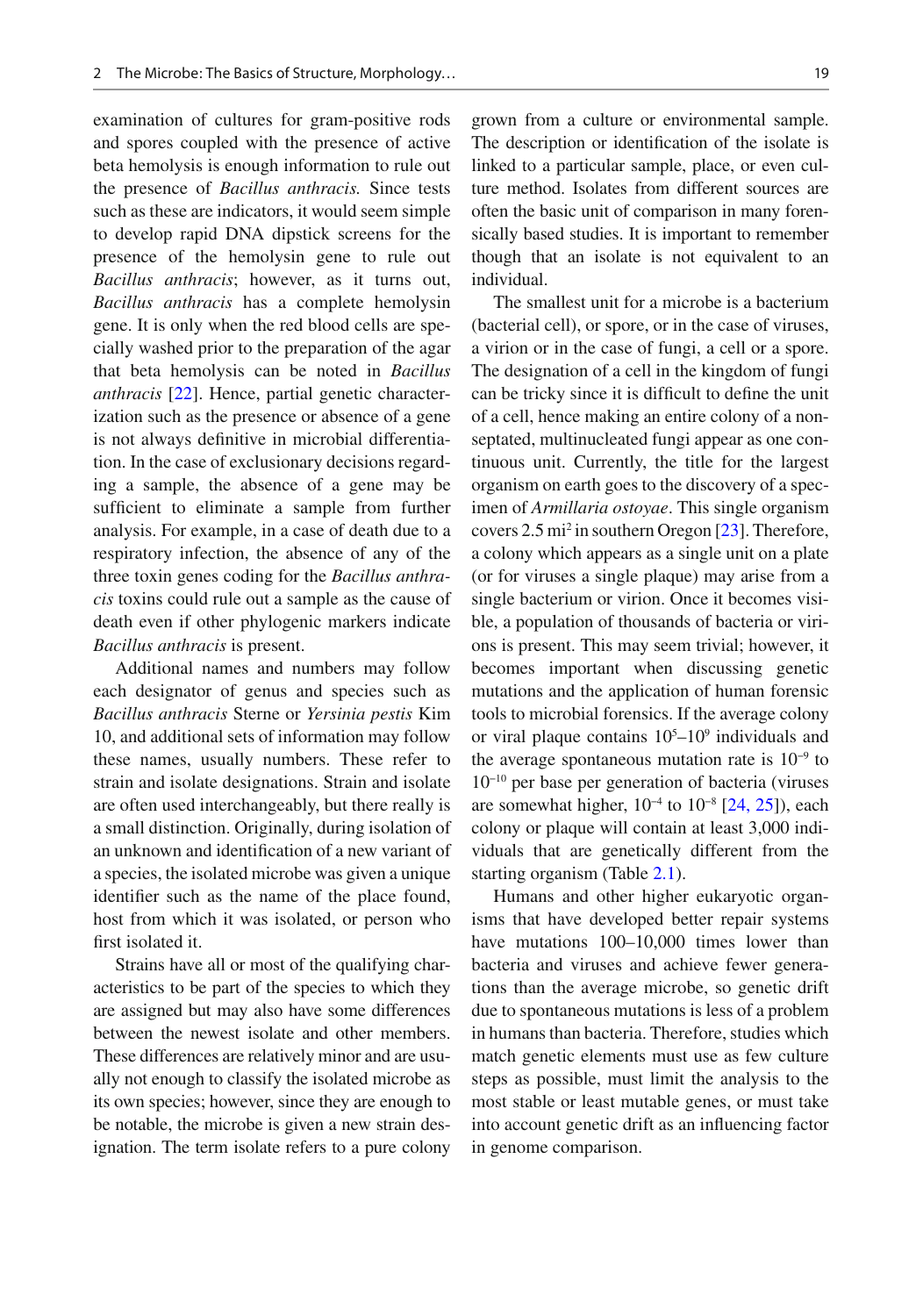| Organism class              | Example(s)                             | Mutation rate <sup>a</sup><br>$2.4 \times 10^{-8}$ |
|-----------------------------|----------------------------------------|----------------------------------------------------|
| DNA virus                   | Bacteriophage (T-type)                 |                                                    |
| RNA virus (negative strand) | Orthomyxoviruses (influenza)           | $8.3 \times 10^{-5}$                               |
| RNA virus (positive strand) | Picornaviruses (polio)                 | $1 \times 10^{-4}$                                 |
| Bacteria                    | Escherichia coli                       | $5.4 \times 10^{-10}$                              |
| Fungi                       | Neurospora crassa                      | $7.2 \times 10^{-11}$                              |
| Higher eukaryote insect     | Drosphilia melanogaster                | $3.4 \times 10^{-10b}$                             |
| Higher eukaryote mammal     | $5.0 \times 10^{-11b}$<br>Homo sapiens |                                                    |

<span id="page-7-0"></span>**Table 2.1** Comparison of mutation rates among different organisms (Adapted from Drake [24])

a Spontaneous mutations/base pair/replication event

b Average for multiple loci

**Table 2.2** Common Commercial Microbial Identification Systems

| System Name (Company)                                                | Detection Method                                | Interpretation                                                                                                           |
|----------------------------------------------------------------------|-------------------------------------------------|--------------------------------------------------------------------------------------------------------------------------|
| Vitek (bioMérieux)                                                   | Colorimetric                                    | Automated growth monitoring of bacterial isolates on<br>variety of carbohydrate sources and biochemicals                 |
| API strips (bioMérieux)                                              | Colorimetric                                    | Measure growth of isolated bacterial on variety of<br>carbohydrate sources and biochemicals                              |
| <b>GEN III Microbial ID</b><br>(Biolog)                              | Colorimetric                                    | Uses chromophoric redox indicator as measure of<br>respiration and growth on various carbohydrates                       |
| Rainbow Agar (Biolog)                                                | Selective media and<br>chromogenic growth media | Selective growth media which suppresses non target species<br>and uses chromophoretic compounds as redox indicator       |
| MALDI-TOF BioTyper<br>(Bruker Daltonics)                             | Analysis of proteins based<br>on mass           | Identification of bacterial protein signature is compared to<br>library of known bacterial signatures for identification |
| Sherlock Microbial<br>Identification System (MIDI)                   | Gas chromatography                              | Fatty acid analysis to discriminate bacterial species                                                                    |
| MicroSEO <sup>®</sup> Rapid Microbial<br>Identification System (ABI) | PCR and nucleic acid<br>sequencing              | Uses well established method of speciating bacterial<br>based on 16S ribosomal RNA                                       |

## **2.3.2 Adopted Information as a Consideration for Attribution**

 The hierarchical process by which key features are ordered is often a subject of debate among microbiologists. New molecular methodologies have thrown cladistics and bacterial phylogeny into some disarray. Partly this is due to the promiscuity of gene transfer in microbial species and highlights another feature of microbial genetics which differs significantly from genetics in higher eukaryotes. In eukaryotic species, the only manner of introducing new genes or alleles is through sexual reproduction. This is referred to as a vertical gene transfer in that the new genetic material is derived only from an ancestor.

 Bacteria have no such restrictions in that they acquire genetic material from another bacterium by horizontal gene transfer. By this mechanism, there is no ancestral link between the bacterial species which share these genes, and in fact, horizontal or lateral gene transfer is not limited to transfer within members of a species  $[26]$ . Speciation in other organisms is often represented by punctuated genetic differences, i.e., appearance of new genes, while in bacteria speciation, the distinction between species is more of a genetic continuum of dubious linearity. As noted by Carl Woese, "one necessarily questions the universal phylogenetic tree. That compelling tree image resides deep in our representation of biology. But the tree is no more than a graphical device; it is not some a priori form that nature imposes upon the evolutionary process. It is not a matter of whether your data are consistent with a tree, but whether tree topology is a useful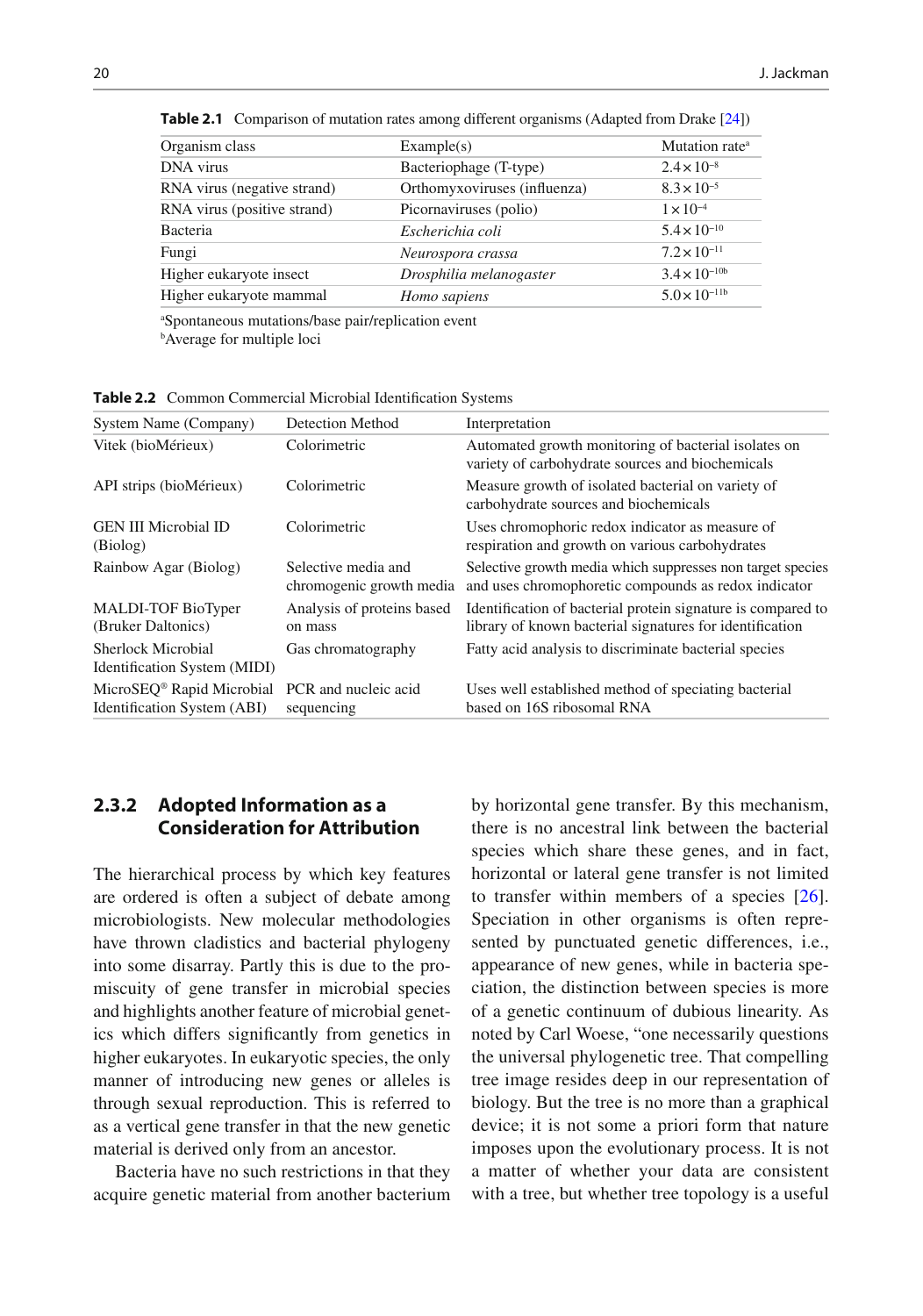way to represent your data"  $[27]$ . In other words, evolutionary trees and categorization of microbes into defined units is a tool and not necessarily the rule for defining bacterial identity. The presence of a new gene in a bacterium of known classification may indicate that the target has been in close proximity with other species and may provide forensic information about the life and/or residence of the microbe prior to its isolation and sampling. For example, the presence of partial genes from a soil bacterium found only in specific geological regions in a fairly ubiquitous pathogen may suggest the location where a bacterium was grown or isolated. Unlike growth media and nutrient components, these features may not be lost when the organism is cultured.

 Likewise, recovered viruses are good sources for information about the methods and sources of materials used to produce them. Viruses are not considered living, and therefore, their classification is more basic. Viruses are classified based on their structure (visible at the necessary level of detail by electron microscopy), their genetic makeup (one or two strands of genetic material, RNA or DNA and orientation of RNA strand if single stranded), and the presence of a lipid envelope. So although the genetic sequence can give information on viral identification and similarity, the surface composition of the virus can provide information on the source of the material.

 Viruses require living hosts to manufacture their components; therefore, the signature from the living host is present in the molecular components surrounding the virion. For example, glycosylation patterns are indicative of the host species in which a virus was grown. Glycosylation is the method by which small subunit sugars are linked to proteins and lipids in long and sometimes complex polymers. The ability of viruses and bacteria to recognize and invade a host is based on recognition of sugar polymers on target proteins  $[28–30]$ . The biochemical steps required for addition of specific sugars to proteins is evolutionarily restricted  $[31, 32]$ . Simple glycosylation is carried out in bacteria, more complex enzymology is encoded in eukaryotes, and enzymes making highly specific glycosylation linkages diverge in higher eukaryotes like *Drosophila*, mammals, and primates. Therefore, insects and mice make different branched sugar polymers. The appearance of unique sugar linkages can be used to identify which culture system was used to grow a viral preparation. Probing differences in glycosylation can be as simple as monitoring the differences in surface protein confirmation using epitope mapping via immunoassay, or a more detailed analysis can be conducted using ion trap mass spectrometry  $[33, 34]$ .

 Additional surface components found in microbes are not encoded in the microbial genome. Enveloped viruses which include influenza, herpes, measles, HIV, and rabies acquire the lipid membrane which surrounds and protects the virion capsule during the process of viral budding from host cells. Lipids and other components of the host cell membrane hitchhike along with the budding virus. Rough handling, mild warming, and other environmental factors can quickly disassociate the envelope, so care must be used in collection of forensic materials if the membrane components of the virion are to be analyzed. Unlike genetic elements, the envelope is lost during reculture of collected viruses, so minute quantities are not amendable to many analysis methods other than mass spectrometry.

 Direct testing of viral samples for mitochondrial DNA can also be informative. Contaminating mitochondria and mitochondrial DNA can be amplified in viral preparations, providing, at the very least, species information regarding the host cell or even tying the production to a specific cell line  $[35]$ . This methodology was used to analyze archival polio vaccine in order to confirm the presence of macaque mitochondrial sequences and failed to detect chimpanzee mitochondrial sequences. While glycosylation linkages, lipid profiles, and mitochondrial sequences are not intrinsic to the virion, they are frequently associated with released virus and may warrant further forensic analysis. Hence, sample collection methods must be designed to take advantage of these potential markers of exclusion and inclusion. These methods and the associated quality systems are described in more detail in Chap. 9 (Wilson, this volume).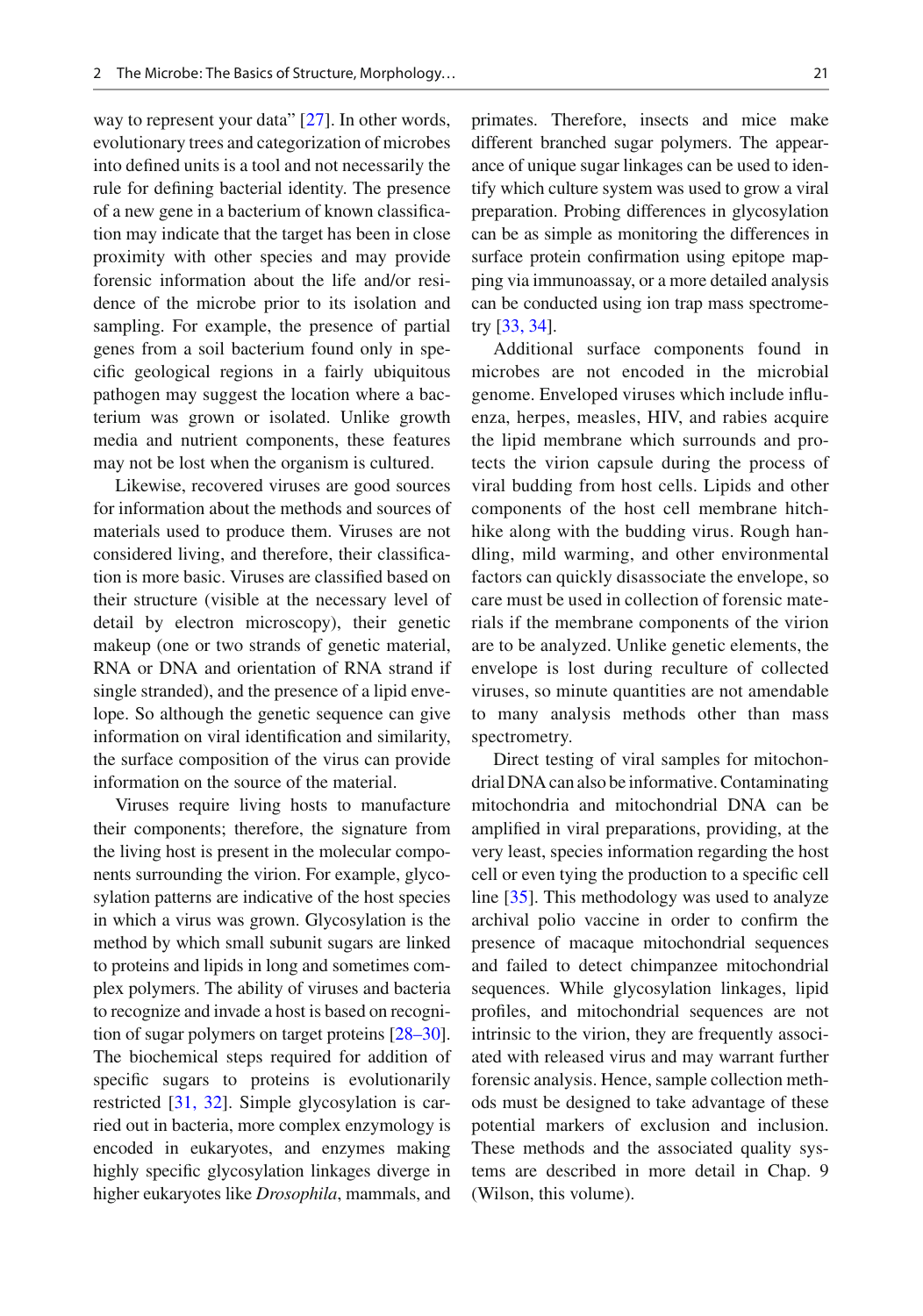# **2.4 Nucleic Analysis for Microbial Characterization: The New Gold Standard**

## **2.4.1 Polymerase Chain Reaction (PCR): An Enabling Technology for Microbial Genomics**

 With the revolution in molecular biology, the characterization and typing of microbes has become a matter of some debate. The source of much discussion among systematic biologists is the ordering of bacteria into specific classes. Much of this reassignment is due to the use of genetic methods to identify bacteria based on their DNA profiles rather than their morphology. Like the science of forensics, which is a continuum of methods from exclusion to attribution  $[2]$ , genetic profiling of microbes is a continuum from which it is sometimes difficult to make clear distinctions. Instead of cutoffs or limits, it is better to compare based on a degree of "sameness" when comparing two strains of bacteria.

 PCR is a process by which small amounts of nucleic acid is synthesized in vitro to make large amounts of an exact or nearly exact copy of nucleic acid. As a result, PCR has enabled countless new applications in human forensics, medicine, and agriculture by providing enough material for more robust analyses without the need for a living organism. PCR has been the subject of many excellent recent forensic reviews  $[1, 36, 48]$  $[1, 36, 48]$  $[1, 36, 48]$ and so will be discussed here relative to microbial applications. Briefly, PCR works by amplifying DNA or, in the case of reverse transcriptase PCR (RT-PCR), amplifying RNA. This is possible due to the discovery of thermostable polymerases which retain their ability to extend short oligomers of nucleotides known as primers [37]. As for all DNA polymerases, a template is required in order for the polymerase to extend the new complementary DNA strand. Therefore, extension of the primer only occurs when the primer is bound to its DNA target. The number of DNA targets is limiting in the reaction initially. So to increase the number of DNA templates after the first extension is complete, the two DNA strands are dissociated by raising the temperature to the point where the DNA "melts." When the temperature is lowered, the next primer which is in high concentration in the reaction binds to the DNA template, and the process begins again. Using one primer, the process is rather slow and the increase in the DNA is linear. To make the process of amplification logarithmic, a second primer is added which binds downstream of the first primer on the complementary DNA template and any amplified DNAs which have the DNA template sequence. Therefore, after the first few cycles of primer binding (annealing), primer extension by the polymerase, and DNA melting, amplification of the original DNA template is rare in comparison with amplifications of primers binding and reamplifying newly synthesized DNA. The product of this reaction is a short segment of tens to thousands of base pairs of double-stranded DNA and, in acknowledgement of its synthetic origin, is known as an amplicon.

 In their most primitive form, amplicons are visualized by gel electrophoresis and staining to determine if the reaction succeeded in producing product and if the product's size is consistent with predicted results. A whole variety of tools have been developed to make the detection of the amplified products more efficient such as (1) the addition of fluorophores to the end of the primer for direct fluorescent detection of amplicons without staining, (2) the use of internal probes whose exact binding to sequences within the amplicon produces a light-emitting reaction known as Fluorescent Resonance Energy Transfer (FRET) (FRET emission can only occur if the two internal primers are within one base pair of each other and if the amplicon sequence matches perfectly, thus providing sequence information about the amplified product as well as its size), and (3) the addition of intercalating DNA dyes into the reaction. The intercalating dye fluorescence is enhanced only when the dye is able to bind double-stranded DNA. Generally, the template DNA is present in too small a quantity to contribute to the reaction.

 Amplicons can then be used in other assays, sequenced directly, or inserted into other genes or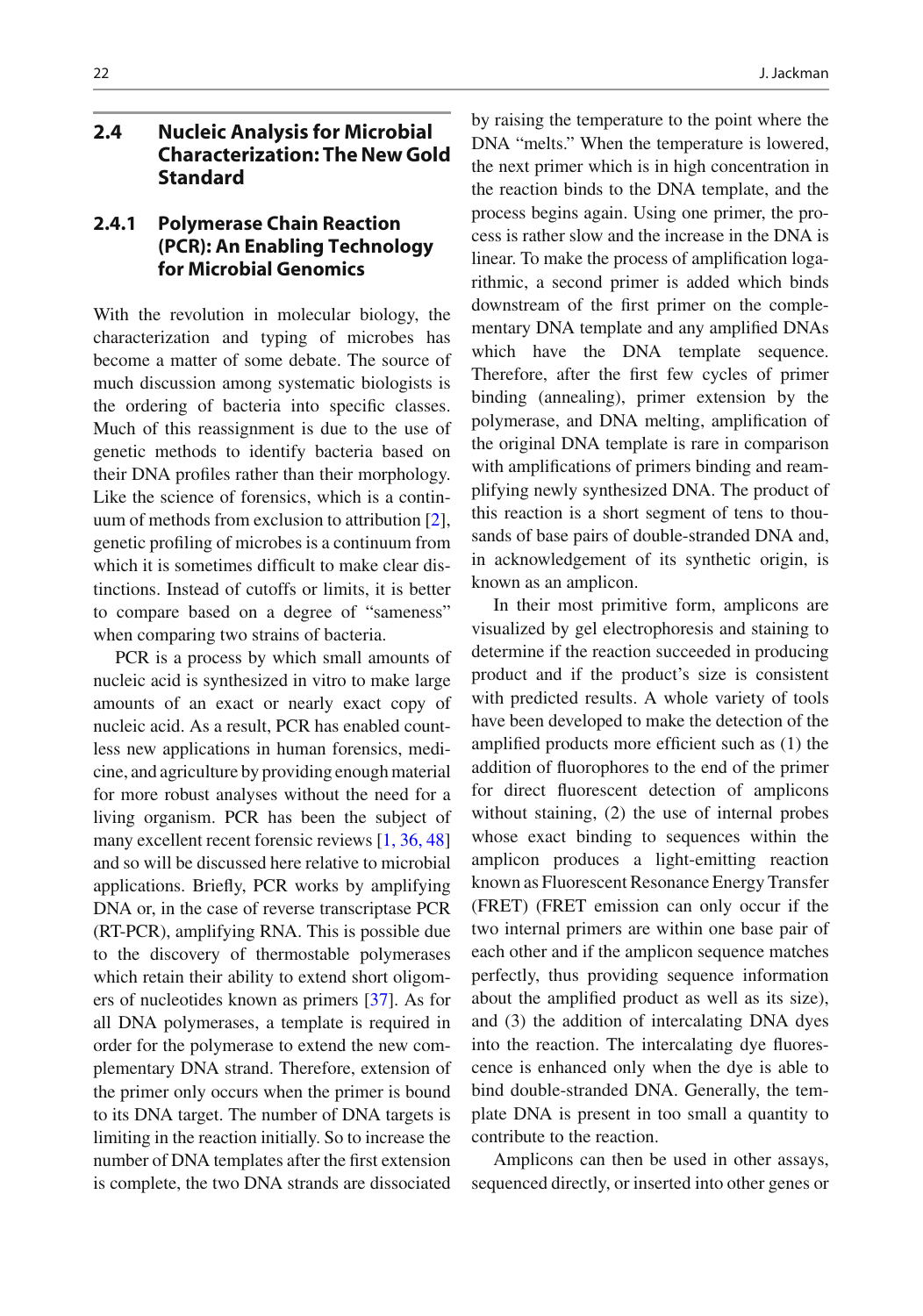organisms. By carefully designing the complementary primer sets use for amplification, it is possible to amplify any sequence of DNA uniquely. Because of this, PCR-based methods have caused concern in the law enforcement and scientific community, as it has been demonstrated that whole microorganisms can be regenerated by this means  $[38-40]$ . Nevertheless, PCR has provided investigators with a molecular tool needed to examine small amounts of materials for lowabundance microbial targets.

 PCR has been used to detect pathogens directly by a number of methods. Most common is to target a gene which is important to the function of a pathogen. Panels of primer sets have been published for nearly every pathogen including bioterrorism agents. Most of the gene targets for these panels use virulence factors as a condition of pathogenicity. For example, initial screening of forensic samples to find the source of a suspected *Bacillus anthracis* attack would likely include amplification and detection of genes for protective antigen (pag), lethal factor (lef) or edema factor (ef), and capsule (cap). All of these genes must be present for virulence  $[41]$ . Rapid testing of these targets and others such as BA 813, a chromosomal marker specific for the *Bacillus cereus* subspecies, can be accomplished on suspected spore preparations, i.e., white powders, without extensive sample cleanup. As shown in Figs. 2.2 and  $2.3$ , amplification of BA 813 is evident when whole spores or vegetative cells are added directly to the PCR reaction without extraction or extensive methods to destroy the cell structure. As shown in Fig. 2.2 , autoclaved spores which have been thermally disrupted and intact spores added to a PCR reaction amplify similarly. This method has been used for the toxin genes named above with similar results and sensitivities (Jackman, personal communication). This method works well because DNA is found on the external surface of spores. The exosporal DNA is intrinsically associated with the spore surface. Copious washing does not remove the DNA even when other DNAs added to the spore preparation are easily removed, suggesting that this DNA is tightly retained by the endospore during the sporulation by an as yet unknown mechanism. Our estimates



 **Fig. 2.2** Rapid exosporal detection of *B. anthracis* sequences: PCR products amplified using a dilution series of *B. anthracis* Sterne strain spores that were plated to determine their concentration (colony-forming units). The samples were either autoclaved which damages the spore coat and exosporia ( *dot* ) or heated at 95°C which does not damage these structures; then, PCR was performed using the Ba813 chromosomal DNA-targeted assay. This assay produces a 152-bp product marked by the *arrow*



 **Fig. 2.3** Rapid detection of chromosomal markers in whole vegetative bacteria: PCR products formed using a dilution series of *B. anthracis* Sterne strain vegetative cells that were plated to determine their concentration. These samples were either autoclaved  $(+)$  or heated to 95°C, and then PCR was performed with the Ba813 chromosomal DNA-targeted assay. This assay produces a 152 bp product marked by the *arrow*

based on enumeration of spore preparations and quantification of DNA target copy number indicate that about 1–10% of total genomic DNA is retained on the spore surface.

 While the sensitivity of the test based on gene copy number is lower overall by about tenfold as compared to clean extracted DNA, the assumption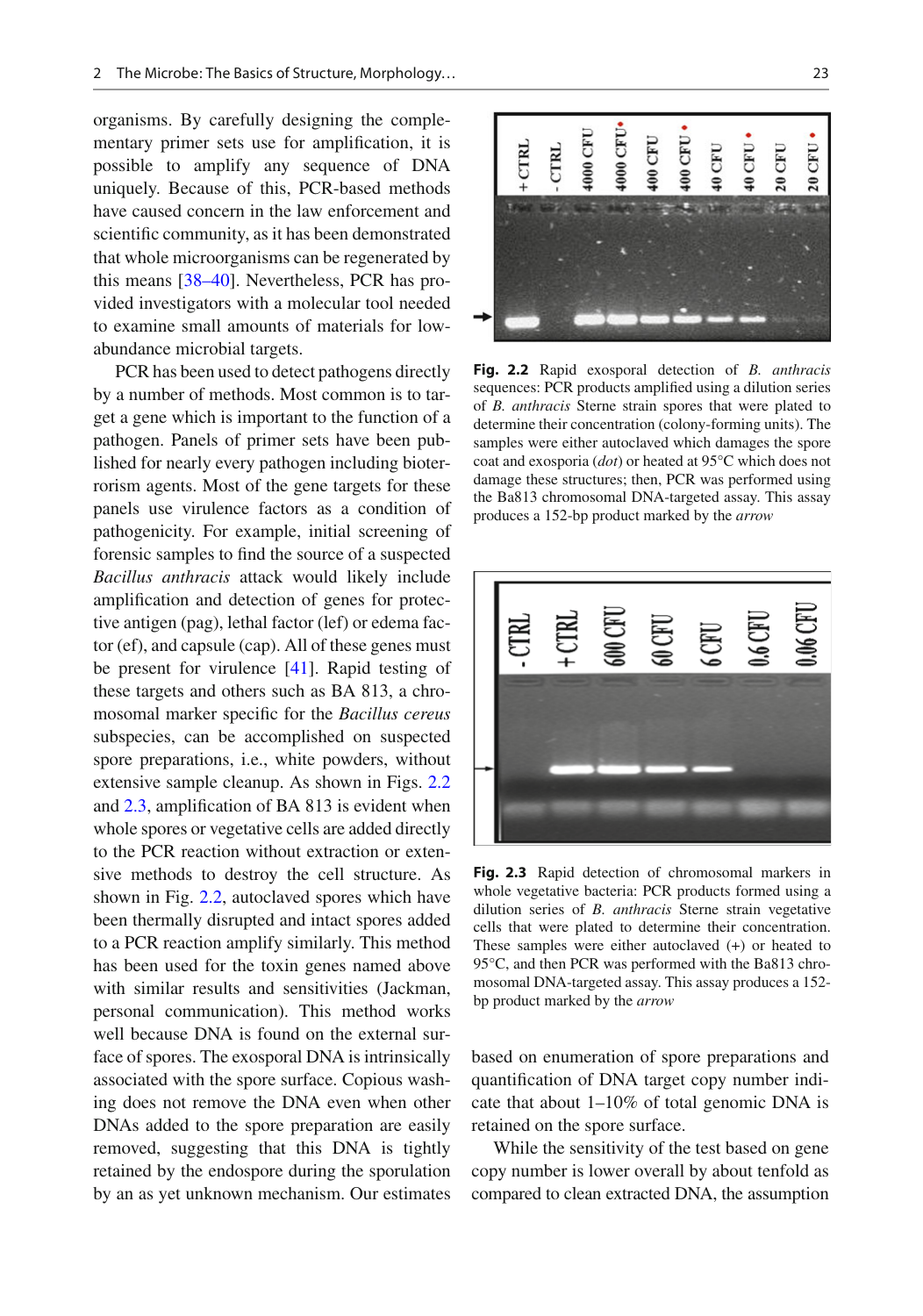for rapid screening for hazard assessment and sample collection involving white powders is that the number of spores is not limiting. Pure drypowdered *Bacillus anthracis* spore preparations contain between  $10^{12}$  and  $10^{14}$  spores per gram depending on the sample preparation methods and amount of contaminants remaining. When adding vegetative bacteria directly to the PCR reaction, amplification is likely enhanced by the release of internal DNA by the process of heating and cooling in a typical PCR cycle. Heat shock is used to kill off by lysis vegetative cells in microbial preparations where only the number of spores (typically heat resistant). This property of vegetative cells can be easily exploited by the PCR process to liberate intracellular DNA targets for amplification. Appropriate controls should be used always to verify that contaminants present in the sample do not inhibit the PCR reaction.

# **2.4.2 Ribosomal RNA for Microbial Identification of Species and Strain**

One major event which contributed significantly to the identification and discrimination of bacteria is the use of ribosomal RNA sequencing. As mentioned above, lateral gene transfer, whether by natural methods or by the use of genetic engineering, has made the assignment of individual genes (both plasmid borne and chromosomal) to specific organisms less rigid. Since lateral gene transfer involves the transfer of whole genes, duplicated nonfunctional genes, and partial gene segments, the presence of a particular sequence may or may not be significant. For example, plasmid-borne Cry genes which encode the insect toxins are not only found in their natural host *Bacillus thuringiensis* but are found as sometimes functional hitchhikers in the closely related *Bacillus cereus* [42].

 The use of one gene to type bacteria has not always held up as a mechanism of scrutiny in the larger microbial community. The most useful genes, as it turns out, may not be the genes which are uniquely associated with species or genus but the more common essential genes found in all organisms. The best example of this appears to be ribosomal RNA (rRNA). Woese first recognized the uniqueness of rRNA as a tool for the classifi cation of all life  $[43]$ . rRNA serves a structural and catalytic role in the production of proteins. The ribosome encodes the machinery for the translation of messenger RNA transcripts into their respective protein products. The presence of rRNA in cells is required for viability, and thus, the presence or absence of rRNA is sometimes used as a discriminator of live versus dead cells, respectively. There are three rRNA subunits located in a single gene transcriptional unit. In bacteria, the subunits identified originally by their sedimentation rate expressed in Svedberg unit(s) are 16S, 23S, and 5S. In eukaryotes, the subunits are 18S, 28S, 5.8S, and 5S.

 The advantages of rRNA for genotyping are the following: (1) At the DNA level, the gene is represented in many copies per bacterial and fungal genome. (2) At the RNA level, there are hundreds to tens of thousands of copies per organism, making it the most highly amplified nucleic acid in any bacterial cell. (3) The gene coding for rRNA is found on the bacterial chromosome and cannot be deleted due to its overall effect on all translation in a cell. (4) It has been shown to mutate or evolve slowly, demonstrating its stability in terms of millions of years. Woese first suggested that rRNA serves as an evolutionary clock by which all life can be mapped. Over 10,000 publications have described the use and consistency of rRNA as a method for phylogenic mapping of organisms, substantiating the success of this approach. While the approach was solid, the methodology for analysis was not straightforward when rRNA phylogenetic profiling was in its infancy.

 Adaptation of techniques related to analysis of restriction fragment length polymorphisms (RFLP) quickened the analysis for rRNA by combining a general technique with a specific gene. RFLP analysis is a rather gross tool for comparing whole genomes. It is dependent on the idea that at some DNA restriction enzyme cleavage sites, single nucleotide polymorphisms (SNPs) will occur, thereby preventing the cleavage of the DNA and creating a different pattern when the PCR products are analyzed. Ribotyping uses a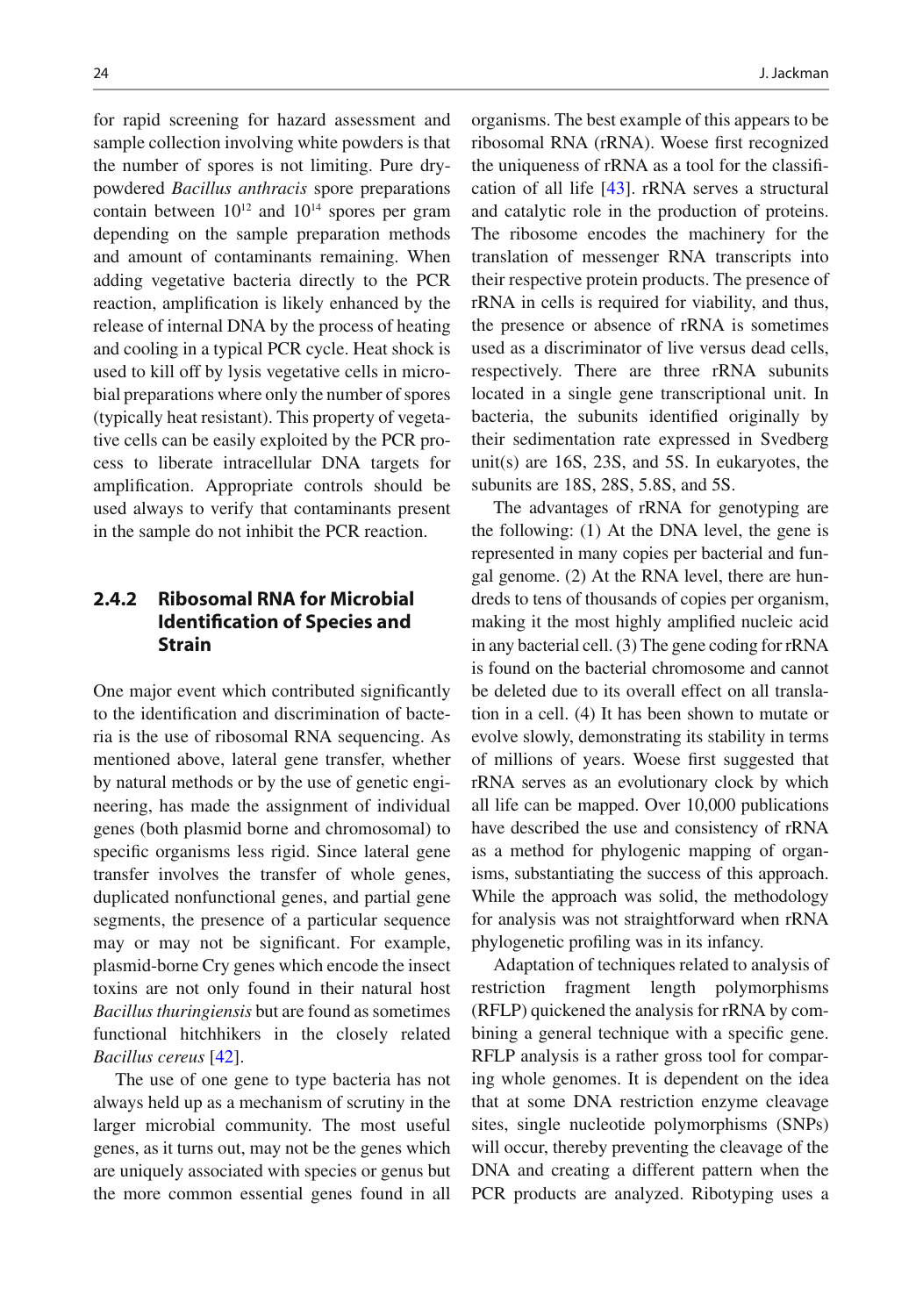similar approach in that amplification products are generated from the genomic copies encoding the regions of the rRNA genes within greatest variability in the intergenic spacer regions.

 As well conserved as the coding regions of the rRNA genes are, the intergenic regions are highly variable and show significant differences between strains in sequence and length. The amplified fragments are separated by gel electrophoresis to visualize the differences in intergenic regions to discriminate bacteria at the species and strain level. Ribotyping can be a better discrimination tool at the strain level than PCR-based methods to amplify specific pathogen-associated virulence factors  $[44]$ .

 Fortunately, the biotechnology community has worked simultaneously to develop highthroughput techniques along with data-reduction protocols to overcome the technical challenges needed to apply bench level application rRNA analysis to real samples. Two technologies, microarray technology and mass spectrometry, have dramatically changed the manner of microbial analysis using rRNA. Microarrays are a logical presentation of biological molecules laid out on a solid planar platform, generally a glass slide  $[45]$ . The resulting presentation is referred to as an array or, as it is sometimes called, a "chip." In this format, individual molecules are separated from one another, allowing the user to interrogate each molecule independently but simultaneously. As a result, it is possible to obtain relational information about hundreds and thousands of different events simultaneously. No other technique offers this amount of data in a single test. In this way, microarrays have enabled similar pattern matching and genetic fingerprinting methods for typing microbes in similar fashion to the classical fingerprint methods.

 The types of molecules which may be presented or "arrayed" include DNA oligonucleotides, cDNAs, peptides, or sugar molecules. A full history of microarrays can be found in reviews by Venkatasubbarao [50] and Southern [51]. When used to define rRNA phylogeny, DNA probes called capture probes are bound to the chip and are interrogated with labeled but unknown DNA or RNA sequences derived from a microbe. The sequences selected as capture probes were derived from direct sequencing ribosomal genes of cultured microbes. There are several open databases which have been created to provide this information  $[52-54]$  and several microarray designers which have based their products on these databases. Probes are designed to match areas of the 16S gene which provide discrimination between bacteria usually on the bases of single nucleotide polymorphisms (SNPs).

 The GeneChip (Affymetrix Corporation) contains over 31,000 oligonucleotides designed complementary to 16S sequences from a diverse number of bacteria [55, 56]. Following PCR using labeled amplification primers directed toward the ribosomal genes, the amplicons are allowed to hybridize to the microarray and the resulting complex pattern of target sequence. The label can be a fluorophore, or isotope, to which imaging mass spectrometry is sensitive. The pattern of hybridization is used to determine the best match to the unknown bacteria. The MAGIChip (Argonne National Laboratory) works in a similar fashion except that PCR is not required. Nucleic acid derived from unknown bacteria is directly labeled and hybridized to the microarray, eliminating potential artifacts resulting from post-isolation amplification [57].

 What are the advantages of this approach? First, since rRNA is common to all living organisms, one chip can be used to discriminate all organisms rather than developing unique probes to each. Second, complementary information between the probes is used to derive the correct identification. In other words, the probes are hierarchically ordered in a manner consistent with existing cladistic ordering, giving increased confidence to the microarray assay since all probes must be internally consistent. An example of this is given in Fig. [2.4](#page-13-0) which shows the interdependence of the capture probes sequence used on the  $MAGIChip [58]$ .

 Using this strategy, the detection of probe sets for *Bacillus cereus* , *Bacillus anthracis* , and other members of the *Bacillus* group can only occur if probe sets which indicate the organism is a bacteria ( *Eubacteria* ), is gram-positive, contains high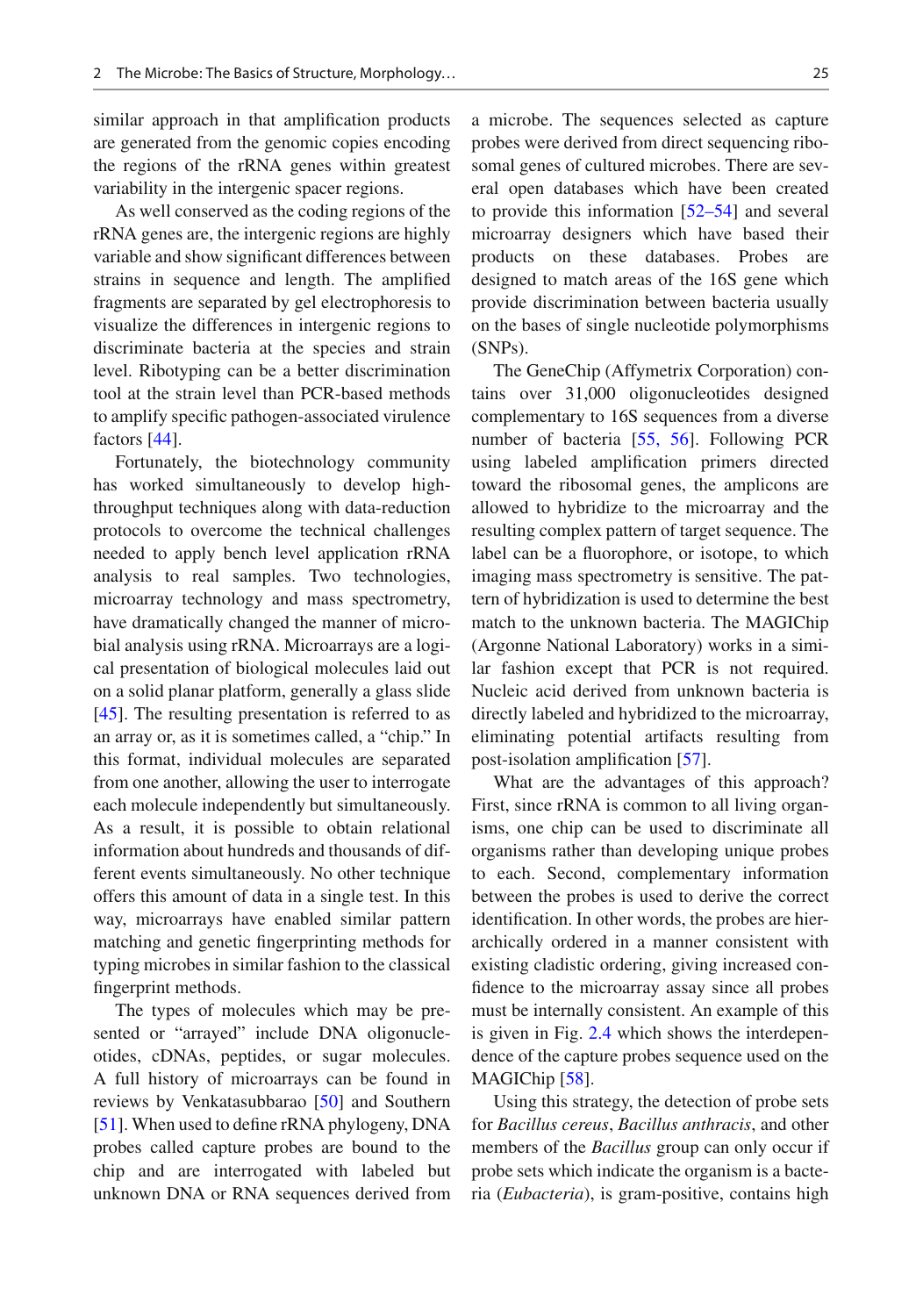<span id="page-13-0"></span>

 **Fig. 2.4** Phylogenetic tree: a schematic of hierarchical recognition on MAGIChip. Hierarchical-based identification strategy provides an internal consistency check.

Probes are phylogenetically ordered by domain, kingdom, phylum, class, order, family, genus, and species (GC = guanine/cytosine base pair)

guanine/cytosine (GC) content, and is in the *Bacillus* group are also hybridized. This internal consistency check prevents the false identification of unknown bacteria which does not meet all these simultaneous tests. For example, any unknown bacteria which might hybridize to the final probe set for *Bacillus anthracis* would never be detected as a *Bacillus anthracis* unless it also hybridized the probe sets for gram-positive *Bacillus* and failed to hybridize probe sets for gram-negative bacteria and *Proteobacteria* . In over 1,800 tests, the MAGIChip and its associated automated algorithm for interpretation of the hybridized pattern has shown no false alarms for the identification of *Bacillus anthracis* [58].

In addition, a modified MAGIChip format has been shown to identify microbes in environmental samples which cannot be cultured  $[59]$ . To do this, the microarray is placed on the microarray reader stage and gently heated. The loss of fluorescent signal is recorded over time for each of several hundred probes. As a result, hundreds of melting curves are generated, and the melting point (Tm) or point at which  $50\%$  of the fluorescence is lost indicates the exact sequence which is bound to each capture probe. Melting curves which show multiple humps indicate the presence

of multiple Tm and hence multiple sequences bound to the same capture probe. By combining microarray hybridization with melting curve analysis of the bound targets, it is possible to discriminate mixtures of bacteria  $[60]$ . One disadvantage presently is the inability to discriminate between two bacteria from the same species but from different strains. In general, rRNA discriminates to the species level, although the addition of other genetic loci and their associated SNPs is easily accomplished using microarray technology. Thus, the microarrays could, with modification, be used to discriminate differences between strains.

 The success of this multiplex approach is not only evident in both these microarray formats but also in a related technology which uses mass spectrometry. In the T5000 system (IBIS Inc), amplicons derived from samples using multiple primer sets are analyzed for both their presence and their mass which can be used to derive the sequence composition  $[61]$ . Unlike PCR approaches described above targeting specific gene sequences, the probes are designed not to be unique but to amplify sequences found in all microbes; hence, primers amplify not only the rRNA genes but also housekeeping genes such as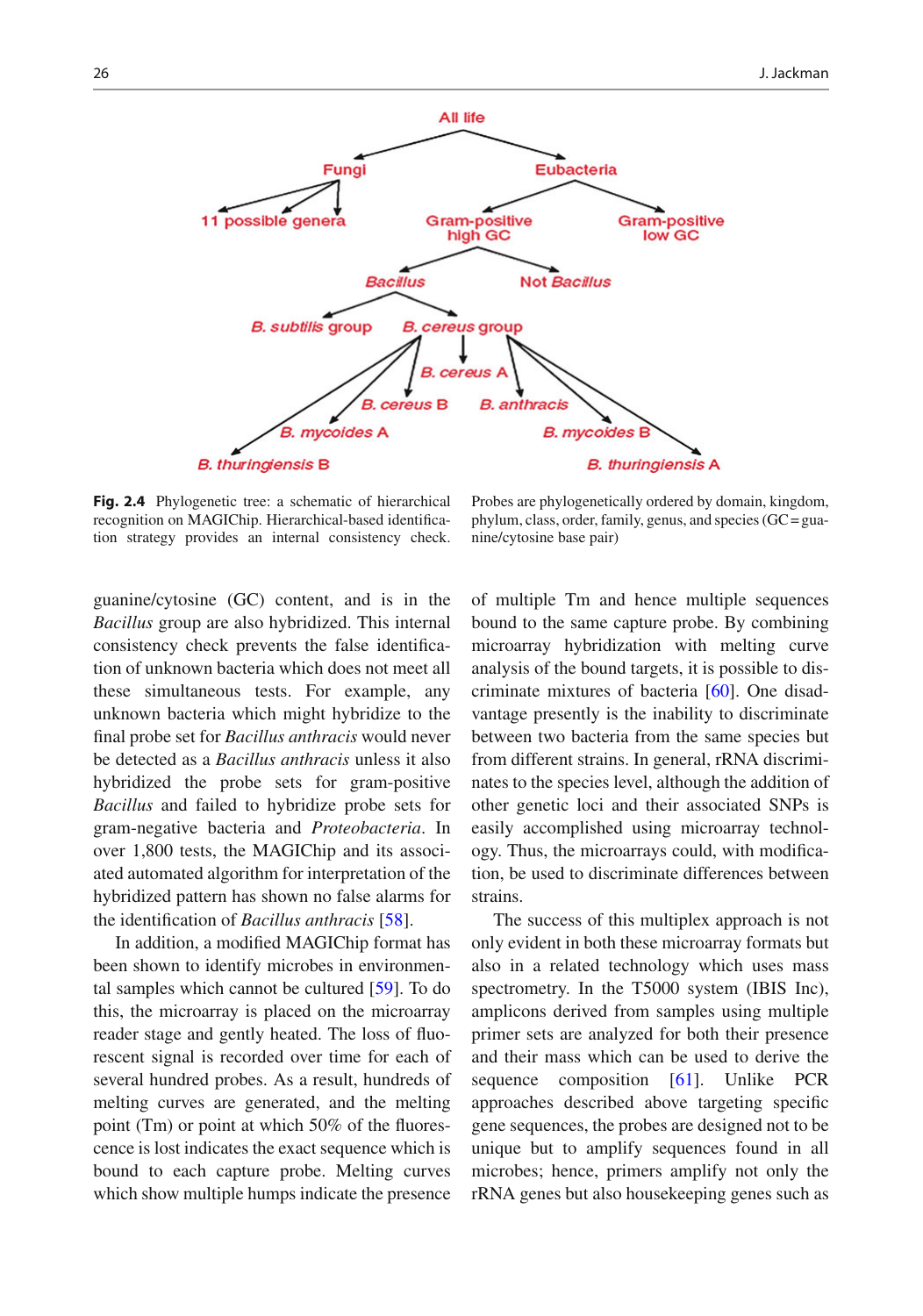tRNA synthetase, topoisomerase, polymerases, and other genes common among organisms. Following amplification, the products are fed into an electrospray ionization mass spectrometer, and the molecular masses of each strand of each amplified product are determined within 1 Da of its mass to obtain a precise base composition. The resulting profile of all the gene products and accurate masses are matched to a database for triangulation of the most likely organism. Since the smallest difference in molecular weight possible for a single base substitution as occurs within a SNP is greater than a Dalton, the T5000 system can detect single base differences and can be used to distinguish strains. This system also uses an automated hierarchical strategy to order the information derived from the various amplicons and their masses to identify microbes with high confidence  $[62]$ . One of the great advantages of this system is that it can successfully identify mixtures of pathogens.

# **2.4.3 Repetitive Element Pattern Analysis for Bacterial Identifi cation**

There are three main thrusts of microbial classification and distinction based on pattern analysis of genetic elements other than rRNA. These are Restriction Fragment Length Polymorphisms (RFLP)/Amplified Fragment Length Polymorphisms (AFLP), Variable Nucleotide Tandem Repeat (VNTR), and Multiloci VNTR Analysis (MVLA). An additional application of SNP as described for rRNA genes above has been applied to other genes to create patterns of mutations unique by strain and isolate, although this approach is in its infancy relative to the former approaches. Pattern analysis of whole genomes started and still uses RFLP and AFLP analyses as screening tools for evaluation of mixed strains in a population  $[63-65]$ . RFLP as described above uses random pattern analysis created by restriction enzyme digestion of the genome and separation of fragments. Fragments must be visualized by probing with complementary labeled oligonucleotide sequences. AFLP uses the distribution of repeated elements in the genome to create specific primers for amplification.

 Following enzyme digestion, the ends of the digested DNA are annealed with double-stranded sequences which fill in the restriction site and provide the sequence specificity for primer amplification. The pattern is created from alternatively amplified DNA fragments which are separated and visualized on gels or by capillary electrophoresis. Both pattern analysis tools are discriminatory of bacteria at the strain level due to the same molecular mechanisms of gene insertion/deletion (INDELS) or SNPs to create or destroy restriction sites at random positions in the DNA. One of the drawbacks of these approaches is that the patterns are a global representation of the genomic patterns. As a result, it is difficult to predict the stability of the observed pattern or to compare across genomes due to the large differences in frequency of restriction sites for any one restriction enzyme in all microbes and the relatively low characterization of mutation rates in restriction enzyme sites for many organisms.

 In contrast, VTNRs are the holy grail of forensic DNA analysis due to the high degree of information available about these specific short sequences. An entire book could be devoted only to the discussion of applications and variations of VTNRs for microbial discrimination at the isolate level, and instead of repeating this information, the reader is directed to reviews by Fan, Budowle, VanBelkum, Linstead, or Grissa  $[1, 66-69]$ . The best use and most advanced development of VNTRs for forensic and legal use is based on markers for human DNA. In humans, the most useful VNTRs are repeats of 2–7 base pairs found in microsatellite DNA known as short tandem repeats  $(STRs)$  [66]. Despite the large amount of research on STRs, the functions of STRs are as yet unknown; however, the original supposition that STRs are only "junk DNA" is being gradually replaced with functional assignments for specific STRs. There are over 10,000 STRs in the human genome, but only 13 human STRs have been down-selected for use in forensics due to their high degree of variation and large amount of available data. STRs are heritable and can be used to determine relatedness. Using a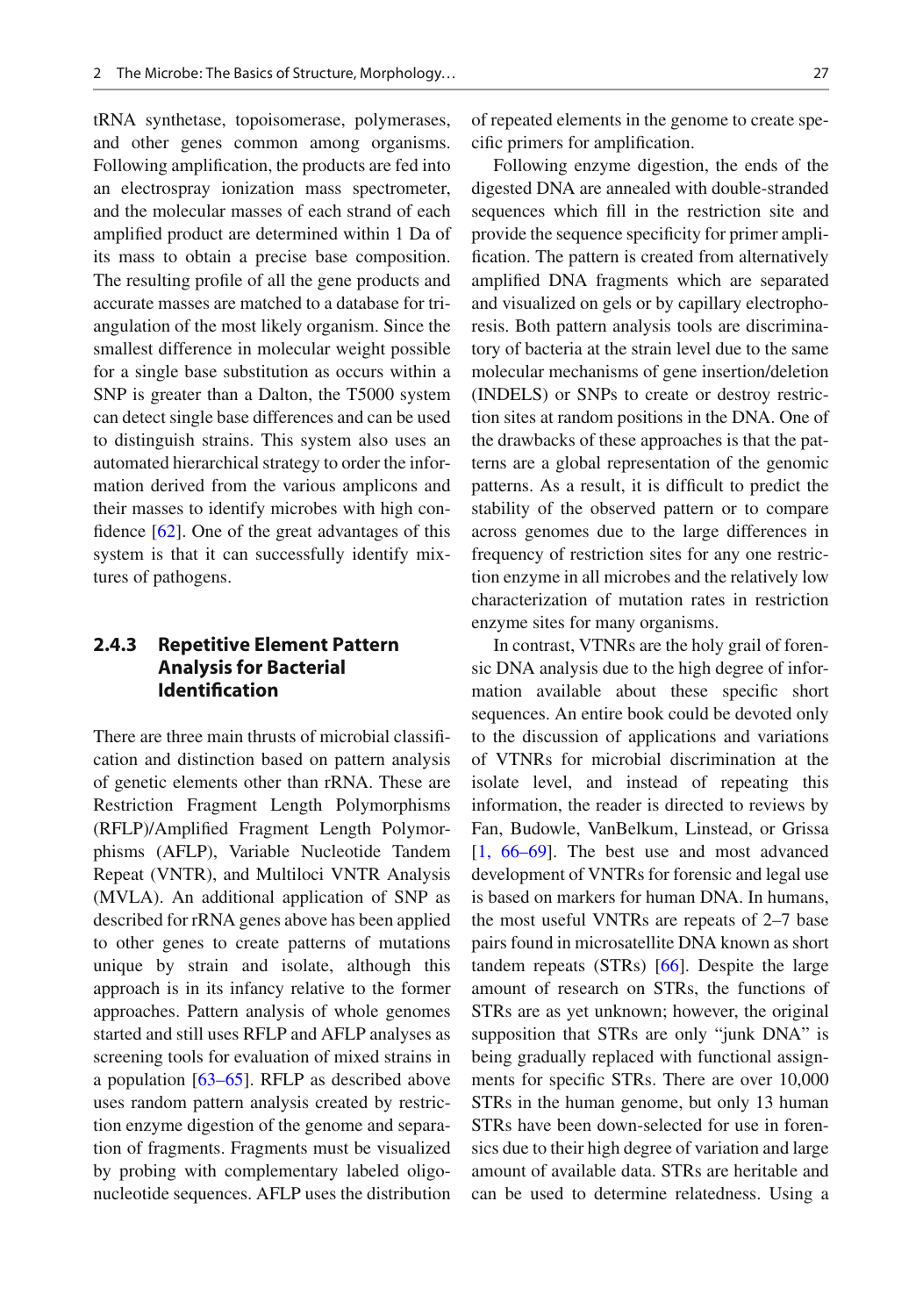combination of sequencing probes, automated sequencing, and well-validated algorithms, information derived from human sequences has been placed in a global DNA database known as the Combined DNA Index System (CODIS). Due to the number of variants for each of the 13 loci, the chance that two people share all 13 loci variants is  $5 \times 10^{19}$ , therefore making this matching tool one of the most robust personal identification systems in the world.

 Fortunately, bacteria and fungi have a similar system of repeat loci so that the genetic tools for comparison can be readily adapted to the process. Multiloci VNTR analysis (MLVA) is the pattern analysis of multiple STR loci found in bacteria. Consider though the following: Humans which represent a single species have over 10,000 STRs alone. Though their genomes are smaller, by comparison to humans, the number of microbial species is staggering, and therefore, the potential number of multi-VTNR for typing all species of bacteria is even larger. As a result, not all bacteria can be readily typed by this method. MLVA analysis is heavily dependent upon a rich database of sequences for a particular bacterial species or subspecies [70]. Additionally, bacterial repeats do not have the unit fidelity seen in other repeat analyses. Thus, analysis of repeat units is complicated since bacterial repeats are not always an integral number  $[71]$ .

 Nevertheless, MLVA analysis has been demonstrated as a robust method to discriminate bacteria of high importance on the basis of species, strain, and even isolate differences [69]. A tutorial of the requirements to develop and carry out MLVA can be found on the web  $[72]$ . Briefly, to carry out a successful MLVA analysis, known PCR primers are developed whose product sizes can be predicted based on libraries of sequenced target organisms  $[72]$ . Large sets of primers (25 are used for *Bacillus anthracis* and *Yersinia pestis* typing singly and 19 for *Mycobacterium tuberculosis* ) are used to amplify repeated sequences  $[73-75]$ . PCR products are isolated by gel electrophoresis or capillary electrophoresis, and the observed patterns are compared using commercial software or freeware. To perform this MVLA for diverse species of bacteria requires a great number of PCR primers at this time. However, great efforts are being made to simplify the approach using a minimal number of primers.

Keim first showed that *Bacillus anthracis* subtyping by the MLVA approach was possible using as few as eight primers sets, but recent studies indicated that these sets may not be sufficient to distinguish subtypes during epidemic outbreaks [76, 77]. As scientists understand more about the distribution of bacterial STRs and more bacterial strains are characterized by this method, it may be possible using a reductionist approach to reduce the number of STR loci needed per species or genus to fewer panels or a smaller number of STRs per panel.

# **2.4.4 Whole Genome Analysis: Canonical Sequences and SNP Analysis**

 While DNA sequencing is not the newest technology to influence the field of forensics, new developments in sequencing technology have made it possible to sequence and assemble whole bacterial genomes in weeks rather than years. Application of the data from these efforts in the area of comparative genomes has led to unique discoveries regarding the speciation and stability of genomes. For forensic application, whole genome analysis and comparative genomics will be the Rosetta stone for microbial identification for isolate level discrimination as well as for specific attribution. However, as with any new technical advancement, there are challenges to be overcome. Many of these concerns and caveats have been reviewed by Budowle [78].

 Of greatest interest to the microbial forensic community is the mapping and distinction of SNPs. Based from the human SNP efforts, for a mutation to be designated as a SNP, the polymorphism (rather than a random or common mutation) must occur in greater than 1% of the population (SNP consortium, [79]). Thus, translation of this description to microbial populations is somewhat more difficult. Is the population of bacteria defined as a mixture of strains, colonies on a plate, or individuals in a culture tube? Classifying true polymorphisms from mutations requires the simultaneous development of statistical tools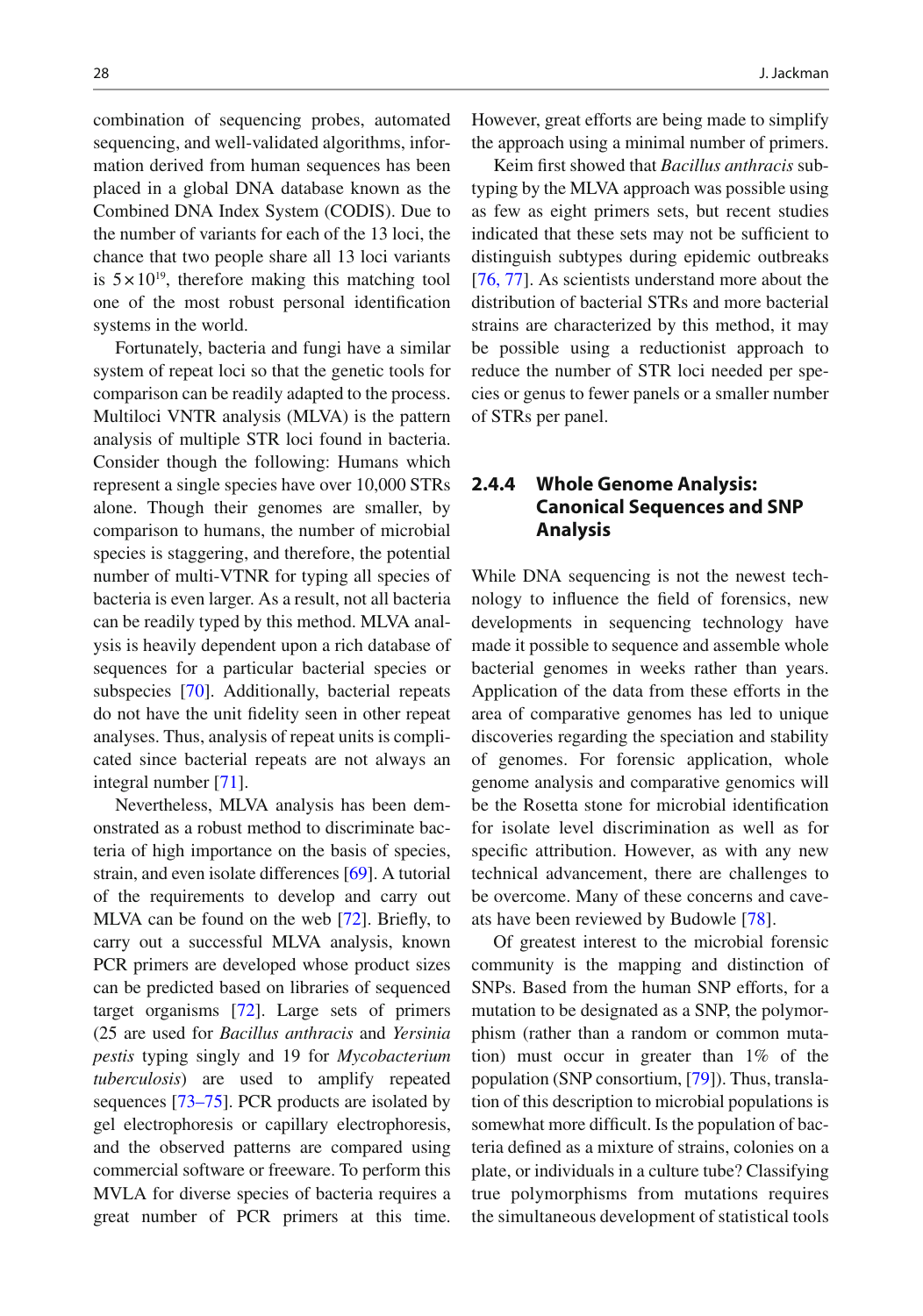to track the stability of polymorphisms in a collection of strains  $[80]$ . One of the best examples to illustrate this development occurs in a series of papers published over 5 years, describing the search for SNPs in the *Bacillus anthracis* genome [81]. Prior to these studies, *Bacillus anthracis* was considered to have a relatively monogenetic type. Its low rate of spontaneous mutation supported that conclusion. However, once the genome was assembled, it was clear that *Bacillus anthracis* could be differentiated at the strain and isolate level based on the analysis of approximately 60 SNPs. Further work with complete and redundant sequences led to the discovery of over 3,500 SNPs in the plasmid and chromosomal *Bacillus anthracis* genome [82]. In an effort to make microbial typing easier using comparative genomics based on SNPs, sequencing primers specific to 32 of the chromosomal SNPs which showed the best discrimination among isolates were down-selected and used in subsequent restricted sequencing approaches to highlight these polymorphisms by strain  $[83]$ .

 Still it is important to note that SNP analysis of whole genomes is of greatest utility when the overall mutation rate is low. Both laboratory and environmental effects have been documented which induce the evolution of the mutator phenotype in some bacteria in a population [84]. Culture stress, exposure to antibiotics in the host, and coexistence with other viral pathogens have all been demonstrated to induce the mutator phenotype  $[85, 86]$ . Mutator bacteria have significantly higher rates of spontaneous mutation than other members of their community. Deletions or alterations in the genes associated with polymerase function have been demonstrated to induce mutator types in *Bacillus anthracis* [87]. The phenotype is induced presumably by enhanced adaptation under environmentally stressful conditions and by providing the most diverse genetic background for survival selection by speeding adaptation under environmentally stressful conditions and providing a more diverse genetic background. All DNA-containing microbes including viruses have the same rates of spontaneous mutation  $[24]$ . As a precautionary step or to aid the interpretation of SNP data sets, general screening methods such as monitoring for rifampicin

resistance might be beneficial prior to whole genome analysis especially when extensive culture on highly restrictive media, suboptimal storage, or environmental stressors may act as the foundation for induction of this phenotype  $[86]$ . This is particularly true for host-derived materials relative to long-established laboratory adapted strains. Observed elevations in mutations in culture material should be taken as a warning sign that cultures contain mutator phenotypes and relative SNP between strains should be surveyed for artifacts. A caveat in the use of SNPs for forensic analysis is that the mutation rate should be relatively low or the stability of an individual SNP be known in order for it to be useful for establishing strain or isolate identities.

# **2.5 Proteome and Intent as Determined by Mass Spectrometry and Other Multitarget Approaches**

 It is post genomic ERA, notably based on the completion of the human DNA sequence, the interest has shifted slightly to the development and application of tools for protein sequencing (discussed in Chap. 5), carbohydrate profiling  $(discussed in Chap. 4)$ , fatty acid analysis  $(dis-)$ cussed in Chap. 3), and identification of contaminating substances (discussed in Chap. 8). While a variety of methods are possible, mass spectrometry is a technology which is central to all these applications. The most commonly used systems are Matrix Assisted Laser Desorption Ionization Time of Flight mass spectrometry (MALDI-TOF), Electrospray Ionization Time of Flight mass spectrometry (ESI-TOF), and Gas Chromatography mass spectrometry (GC-MS) [88-91]. Two of these technologies, MALDI-TOF and ESI-TOF, are commonly used to detect and identify proteins using sequence-related information, which can sometimes be crucial to identification of microbes or understanding differences observed in microbes from the same lineage.

 Why is the sequencing of proteins and peptides necessary if the genome, sequenced and assembled, can be used to predict the amino acid sequence of translated genomic products? The rule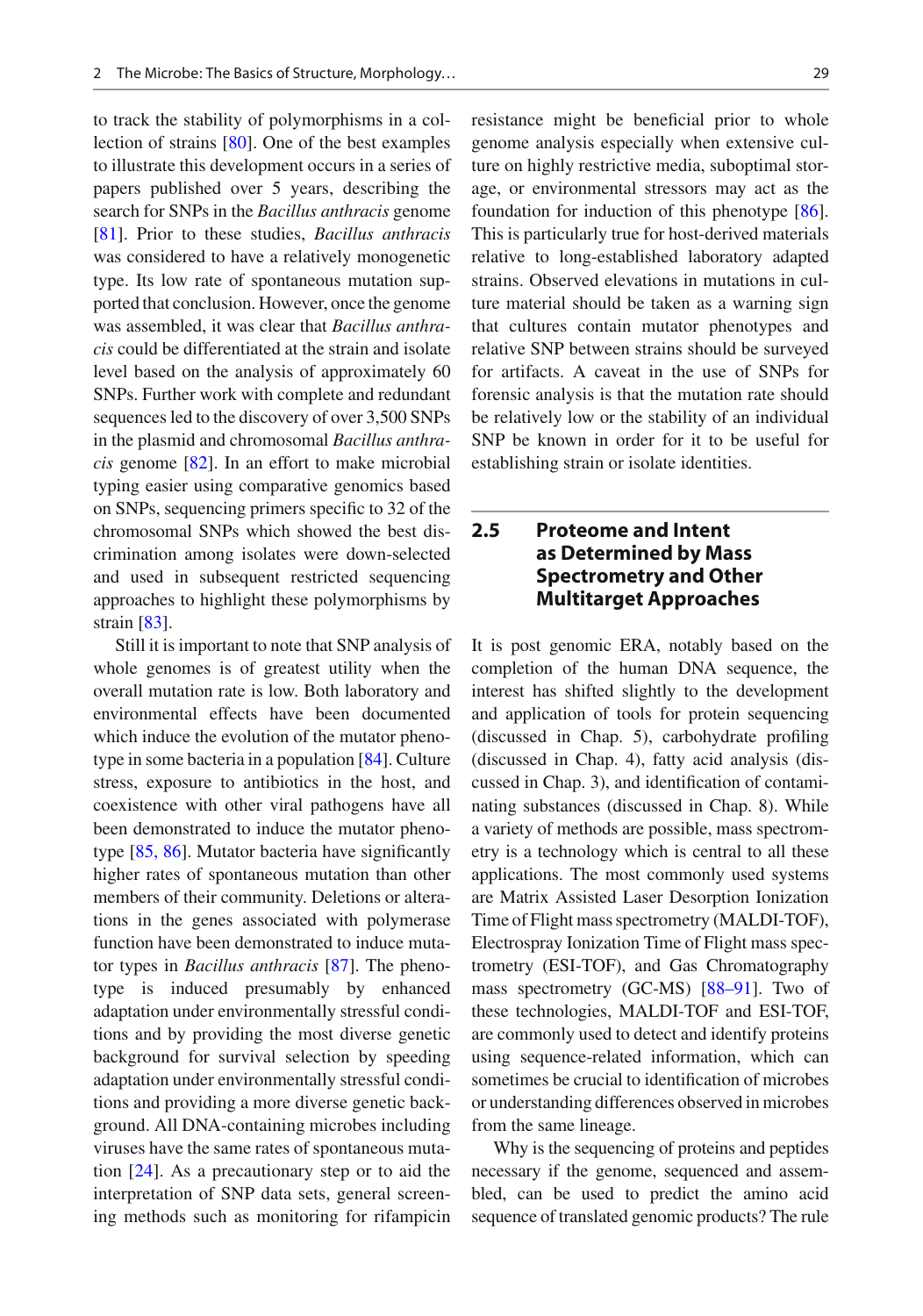<span id="page-17-0"></span>of one gene–one transcript–one protein is frequently ignored in the microbial world  $[92]$ . Posttranscriptional modification of RNA called RNA editing has been well documented [93]. Viruses and bacteria can very specifically alter a nucleotide in transcribed RNA resulting in a change in the translation if a coding sequence resulting in the incorporation of a different amino acid from that represented in the coding sequence. Other mechanisms used include genomic stuttering and insertion of sequences at the level of the RNA. As a result, direct protein profiling is essential for determination and identification of proteins and variants thereof. A more thorough discussion of the changes in microbial features as a result of culture effects are discussed in greater detail in Chaps.  $3, 4, 5$ , and  $8$ .

Also, protein profiling can provide information regarding the expression of genetic elements such as virulence factors. As previously noted, microbes are promiscuous in the transfer of genetic sequences but are not always precise. Transferred genes may or may not be associated with the correct genetic elements for expression. Correct and functional protein folding may not occur when transferred into a new microbial host

 Finally, an important concept in the analysis of microbes for forensic analysis is related to the concept of intent. Since natural infections of highconsequence microbial pathogens occur worldwide, it is important to be able to distinguish the origination of materials. This information can be used to determine attribution. Particularly important to the concept of attribution is the addition of specific materials to the microbial preparation intended to enhance microbial virulence or to promote microbial survival. These materials include flow factors added to aerosolized preparation to improve distribution of the target microbe and encapsulants which can be used to stabilize microbes  $[94, 95]$ . The purpose of these types of stabilizers is to promote the survival of the microbe in harsh environments or to act as a trigger for microorganism growth until the correct environment (pH, temperature, pressure, etc.) is reached. A thorough discussion of this concept is beyond the scope of this chapter but is addressed by Wahl (Chap. 8, this volume).

# **2.6 Conclusion: A Toolbox for Characterization of Microbes for Forensics**

 Microbiologists have an extensive combination of tools available to them which include the old standards of culture, microscopy, and biochemistry upon which the field of microbiology was built as well as new standards which are heavily attentive to differences in DNA sequence. While the genetic profiling methods will have a remarkable impact on the ability to rapidly identify an unknown pathogen, speciate microbes, and discriminate isolates, other techniques should be applied in order to capture information for attribution which is not located in the genome. In the postgenomic age, tools such as mass spectrometry hold promise for general application to the area of attribution by providing information regarding contaminants, coassociating viruses, media, or host residues and other hitchhiking factors. The highest confidence approaches will employ a variety of orthogonal and parallel processes in order to gain the greatest argument in support of an attribution source.

#### **References**

- 1. Budowle B, Johnson MD, Fraser CM, Leighton TJ, Murch RS, Chakraborty R (2005) Genetic analysis and attribution of microbial forensics evidence. Crit Rev Microbiol 31(4):233–254
- 2. Murch RS (2003) Microbial forensics: building a national capacity to investigate bioterrorism. Biosec Bioterrorism 1(2):117–122
- 3. Fletcher J, Bender C, Budowle B, Cobb WT, Gold SE, Ishimaru CA, Luster D, Melcher U, Murch R, Scherm H, Seem RC, Sherwood JL, Sobral BW, Tolin SA (2006) Plant pathogen forensics: capabilities, needs, and recommendations. Microbiol Mol Biol Rev 70(2):450–471
- 4. DeLong EF, Pace NR (2001) Environmental diversity of bacteria and archaea. Syst Biol 50(4):470–478
- 5. Ksiazek TG, Erdman D, Goldsmith CS, Zaki SR, Peret T, Emery S, Tong S, Urbani C, Comer JA, Lim W, Rollin PE, Dowell SF, Ling AE, Humphrey CD, Shieh WJ, Guarner J, Paddock CD, Rota P, Fields B, DeRisi J, Yang JY, Cox N, Hughes JM, LeDuc JW, Bellini WJ, Anderson LJ, SARS Working Group (2003) A novel coronavirus associated with severe acute respiratory syndrome. N Engl J Med 348(20):1953–1966, Epub 2003 Apr 10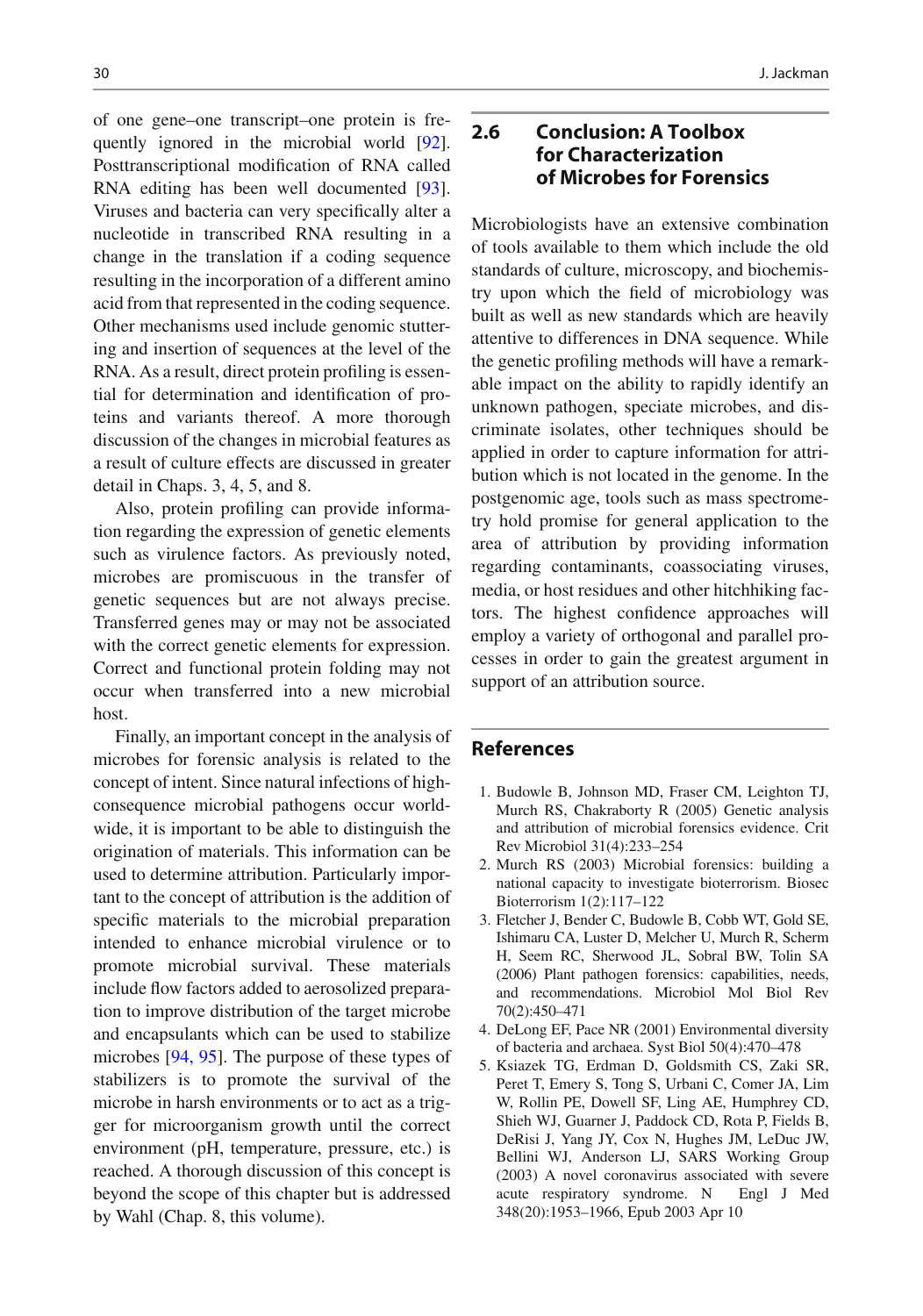- <span id="page-18-0"></span> 6. Scherer C, Müller KD, Rath PM, Rainer AM (2003) Ansorg influence of culture conditions on the fatty acid profiles of laboratory-adapted and freshly isolated strains of *Helicobacter pylori* . J Clin Microbiol 41(3):1114–1117
- 7. Casano FJ, Wells JM, van der Zwet T (1987) Effect of growth medium and physiological age on the fatty acid analysis of *Erwinia amylovora* . Acta Hort (ISHS) 217:41–42
- 8. Kankaanpää P, Yang B, Kallio H, Isolauri E, Salminen S (2004) Effects of polyunsaturated fatty acids in growth medium on lipid composition and on physicochemical surface properties of Lactobacilli. Appl Environ Microbiol 70(1):129–136
- 9. Rhee SK, Pack MY (1980) Effect of environmental pH on chain length of *Lactobacillus bulgaricus* . J Bacteriol 144(3):865–868
- 10. Murdoch DR, Greenlees RL (2004) BacT/ALERT blood culture bottles by direct Gram rapid identification of *Staphylococcus aureus* from stain characteristics. J Clin Pathol 57:199–201
- 11. Colwell R et al (2000) In non-culturable microorganisms in the environment. ASM, Washington DC, pp 325–342
- 12. Xu HS, Roberts N, Singleton FL, Attwell RW, Grimes DJ, Colwell RR (1982) Survival and viability of nonculturable *Escherichia coli* and *Vibrio cholerae* in the estuarine and marine environment. Microb Ecol 8: 313–323
- 13. Oliver JD (2005) The viable but nonculturable state in bacteria. J Microbiol 43 Spec No:93–100
- 14. Prüss BM, Dietrich R, Nibler B, Märtlbauer E, Scherer S (1999) The hemolytic enterotoxin HBL is broadly distributed among species of the *Bacillus cereus* group. Appl Environ Microbiol 65(12):5436–5442
- 15. Rascoe J, Berg M, Melcher U, Mitchell F, Bruton BD, Pair SD, Fletcher J (2003) Identification, phylogenetic analysis and biological characterization of *Serratia marcescens* strains causing cucurbit yellow vine disease. Phytopathology 93:1233–1239
- 16. Foschino R, Gallina S, Andrighetto C, Rossetti L, Galli A (2004) Comparison of cultural methods for the identification and molecular investigation of yeasts from sourdoughs for Italian sweet baked products. FEMS Yeast Res 4(6):609–618
- 17. Blough HA (I971) Fatty acid composition of individual phospholipids of influenza virus. J Gen Virol 12(3):7–320
- 18. Blough HA, Lawson DEM (1968) The lipids of paramyxoviruses: a comparative study of Sendai and Newcastle disease viruses. Virology 36:286–292
- 19. Barnes JA, Pehowich DJ, Allen TM (1987) Characterization of the phospholipid and fatty acid composition of Sendai virus. J Lipid Res 28:130–138
- 20. Papaparaskevas J, Houhoula DP, Papadimitriou M, Saroglou G, Legakis NJ, Zerva L (2004) Ruling out Bacillus anthracis. Emerg Infect Dis. Available from http://wwwnc.cdc.gov/eid/article/10/4/03-0544.htm
- 21. Knisely RF (1966) Selective medium for *Bacillus anthracis* . J Bacteriol 92:784–786
- 22. Guttmann DM, Ellar DJ (2000) Phenotypic and genotypic comparisons of 23 strains from the *Bacillus cereus* complex for a selection of known and putative *B. thuringiensis* virulence factors. FEMS Microbiol Lett 188:7–13
- 23. Casselman A (2007) Scientific American. 4 Oct 2007. ( http://www.sciam.com/article.cfm?id=strange-buttrue-largest-organism-is-fungus )
- 24. Drake JW, Charlesworth B, Charlesworth D, Crow JF (1998) Rates of spontaneous mutation. Genetics 148:1667–1686
- 25. Tago Y, Imai M, Ihara M, Atofuji H, Nagata Y, Yamamoto K (2005) *Escherichia coli* mutator (Delta) polA is defective in base mismatch correction: the nature of in vivo DNA replication errors. J Mol Biol 351(2):299–308
- 26. Syvanen M (1985) Cross-species gene transfer; implications for a new theory of evolution. J Theor Biol 112:333. doi: 10.1016/S0022-5193(85)80291-5 , Retrieved on 2007-09-05
- 27. Woese C (2004) A new biology for a new century. Microbiol Mol Biol Rev 68(2):173–186
- 28. Bu W, Mamedova A, Tan M, Xia M, Jiang X, Hegde RS (2008) Structural basis for the receptor binding specificity of Norwalk virus. J Virol 82(11):5340-5347, Epub 2008 Apr 2
- 29. Neu U, Woellner K, Gauglitz G, Stehle T (2008) Structural basis of GM1 ganglioside recognition by simian virus 40. Proc Natl Acad Sci USA 105(13):5219–5224, Epub 2008 Mar 19
- 30. Chandrasekaran A, Srinivasan A, Raman R, Viswanathan K, Raguram S, Tumpey TM, Sasisekharan V, Sasisekharan R (2008) Glycan topology determines human adaptation of avian H5N1 virus hemagglutinin. Nat Biotechnol 26(1):107–113, Epub 2008 Jan 6
- 31. Thibodeaux CJ, Melançon CE, Liu HW (2007) Unusual sugar biosynthesis and natural product glycodiversification. Nature 446(7139):1008-1016
- 32. Drickamer K, Taylor ME (1998) Evolving views of protein glycosylation. Trends Biochem Sci 23(9): 321–324
- 33. Granados-Gonzalez V, Claret J, Berlier W, Vincent N, Urcuqui-Inchima S, Lucht F, Defontaine C, Pinter A, Genin C, Riffard S (2008) Opposite immune reactivity of serum IgG and secretory IgA to conformational recombinant proteins mimicking V1/V2 domains of three different HIV type 1 subtypes depending on glycosylation. AIDS Res Hum Retroviruses 24(2): 289–299
- 34. Demelbauer UM, Plematl A, Kremser L, Allmaier G, Josic D, Rizzi A (2004) Characterization of glyco isoforms in plasma-derived human antithrombin by on-line capillary zone electrophoresis-electrospray ionization-quadrupole ion trap-mass spectrometry of the intact glycoproteins. Electrophoresis 25(13): 2026–2032
- 35. Berry N, Jenkins A, Martin J, Davis C, Wood D, Schild G, Bottiger M, Holmes H, Minor P, Almond N (2005) Mitochondrial DNA and retroviral RNA analyses of archival oral polio vaccine (OPV CHAT)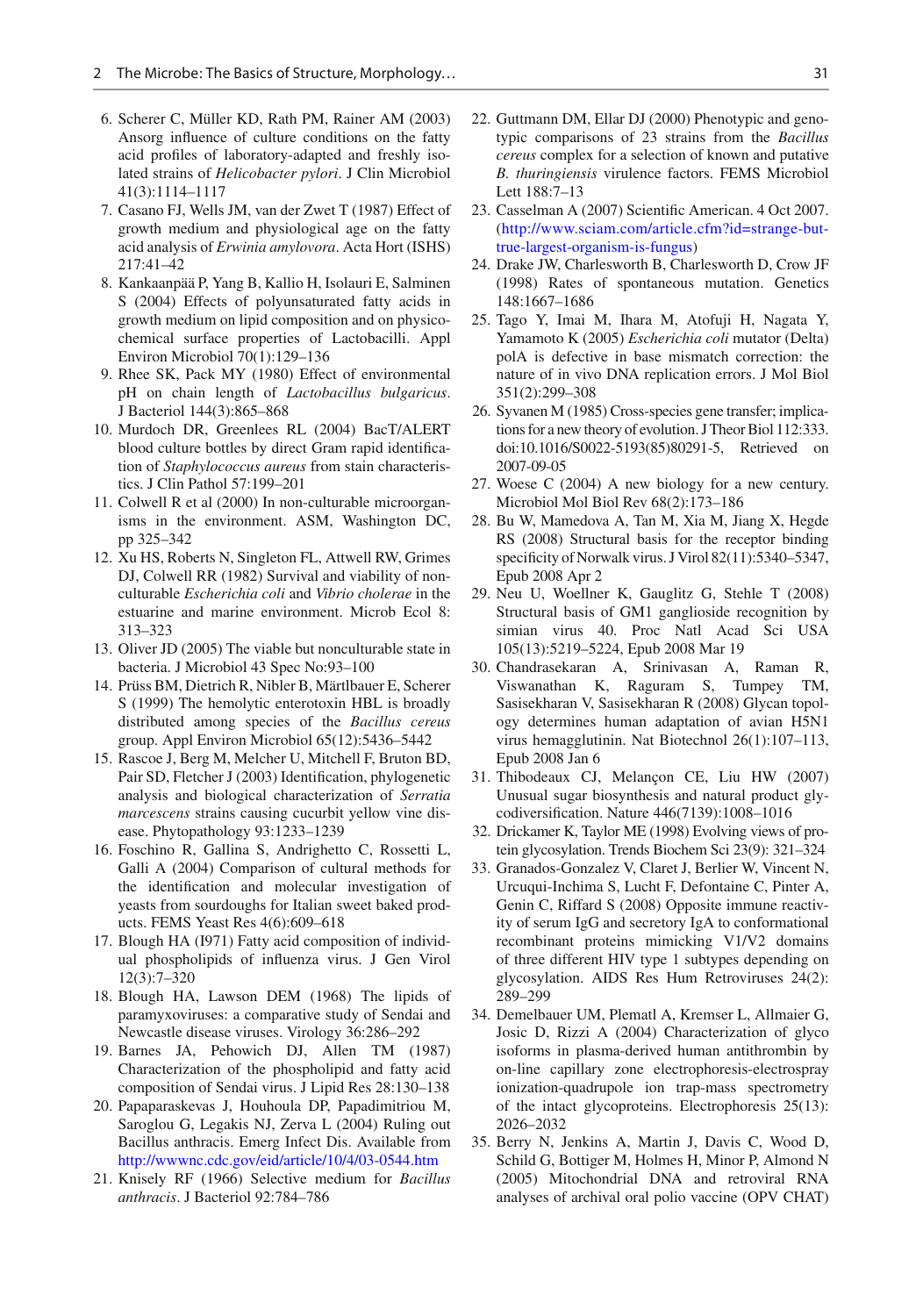<span id="page-19-0"></span>materials: evidence of macaque nuclear sequences confirms substrate identity. Vaccine  $23(14)$ : 1639–1648

- 36. Gill P (2002) Role of short tandem repeat DNA in forensic casework in the UK–past, present, and future perspectives. Biotechniques 32(2):366–372
- 37. Saiki RK et al (1988) Primer-directed enzymatic amplification of DNA with a thermostable DNA polymerase. Science 239:487–491
- 38. Couzin J (2002) Bioterrorism. A call for restraint on biological data. Science 297(5582):749–751
- 39. Cello J, Paul AV, Wimmer E (2002) Chemical synthesis of poliovirus cDNA: generation of infectious virus in the absence of natural template. Science 297(5583):1016–1018, Epub 2002 Jul 11
- 40. Atlas R, Campbell P, Cozzarelli NR, Curfman G, Enquist L, Fink G, Flanagin A, Fletcher J, George E, Hammes G, Heyman D, Inglesby T, Kaplan S, Kennedy D, Krug J, Levinson R, Marcus E, Metzger H, Morse SS, O'Brien A, Onderdonk A, Poste G, Renault B, Rich R, Rosengard A, Salzberg S, Scanlan M, Shenk T, Tabor H, Varmus H, Wimmer E, Yamamoto K, Journal Editors and Authors Group (2003) Statement on the consideration of biodefence and biosecurity. Nature 421(6925):771, Epub 2003 Feb 15
- 41. Koehler TM (2002) *Bacillus anthracis* genetics and virulence gene regulation. Curr Top Microbiol Immunol 271:143–164
- 42. González JM Jr, Brown BJ, Carlton BC (1982) Transfer of *Bacillus thuringiensis* plasmids coding for delta-endotoxin among strains of *B. thuringiensis* and *B. cereus*. Proc Natl Acad Sci USA 79(22): 6951–6955
- 43. Woese C, Fox G (1977) Phylogenetic structure of the prokaryotic domain: the primary kingdoms. Proc Natl Acad Sci USA 74(11):5088–5090
- 44. Kim YR, Batt CA (2008) Riboprint and virulence gene patterns for *Bacillus cereus* and related species. J Microbiol Biotechnol 18(6):1146–1155
- 45. Maskos U, Southern E (1993) A novel method for the parallel analysis of multiple mutations in multiple samples. Nucleic Acids Res 21(9):2269–2270
- 46. Sanders CC, Peyret M, Moland ES, Cavalieri SJ, Shubert C, Thomson KS, Boeufgras JM, Sanders WE Jr (2001) Potential impact of the VITEK 2 system and the advanced expert system on the clinical laboratory of a university-based hospital. J Clin Microbiol 39(7): 2379–2385
- 47. Munson EL, Doern GV (2007) Comparison of three commercial test systems for biotyping *Haemophilus influenzae* and *Haemophilus parainfluenzae*. J Clin Microbiol 45(12):4051–4053, Epub 2007
- 48. Butler JM (2007) Short tandem repeat typing technologies used in human identity testing. Biotechniques  $43(4):ii-v$
- 49. Truu J, Talpsep E, Heinaru E, Stottmeister U, Wand H, Heinaru A (1999) Comparison of API 20NE and Biolog GN identification systems assessed by techniques of multivariate analyses. J Microbiol Methods 36(3):193–201
- 50. Venkatasubbarao S (2004) Microarrays status and prospects. Trends Biotechnol 22(12):630–637
- 51. Southern E (2001) DNA microarrays: history and overview. In: Rampal (Humana) JB (ed) DNA arrays, vol 170., pp 1–16
- 52. Cole JR, Chai B, Farris RJ, Wang Q, Kulam SA, McGarrell DM, Garrity GM, Tiedje JM (2005) The Ribosomal Database Project (RDP-II): sequences and tools for high-throughput rRNA analysis. Nucleic Acids Res 33(Database issue):D294–D296
- 53. Maidak BL, Olsen GJ, Larsen N, Overbeek R, McCaughey MJ, Woese CR (1997) The RDP (Ribosomal Database Project). Nucleic Acids Res 25(1):109–111
- 54. Wuyts J, Van de Peer Y, Winkelmans T, De Wachtera R (2002) The European database on small subunit ribosomal RNA 2002. Nucleic Acids Res 30(1): 183–185
- 55. Maidak BL, Cole JR, Parker CT Jr, Garrity GM, Larsen N, Li B, Lilburn TG, McCaughey MJ, Olsen GJ, Overbeek R, Pramanik S, Schmidt TM, Tiedje JM, Woese CR (1999) A new version of the RDP (Ribosomal Database Project). Nucleic Acids Res 27(1):171–173
- 56. Maidak BL, Cole JR, Lilburn TG, Parker CT Jr, Saxman PR, Farris RJ, Garrity GM, Olsen GJ, Schmidt TM, Tiedje JM (2001) The RDP-II (Ribosomal Database Project). Nucleic Acids Res 29(1):173–174
- 57. Bavykin SG, Mikhailovich VM, Zakharyev VM, Lysov YP, Kelly JJ, Alferov OS, Gavin IM, Kukhtin AV, Jackman J, Stahl DA, Chandler D, Mirzabekov AD (2008) Discrimination of *Bacillus anthracis* and closely related microorganisms by analysis of 16S and 23S rRNA with oligonucleotide microarray. Chem Biol Interact 171(2):212–235, Epub 2007 Sep 12
- 58. Theodore M, Jackman J, Bethea W (2004) Microarray for counterproliferation. John Hopkin Tech Digest
- 59. Stahl DA (2004) High-throughput techniques for analyzing complex bacterial communities. Adv Exp Med Biol 547:5–17
- 60. Liu WT, Mirzabekov AD, Stahl DA (2001) Optimization of an oligonucleotide microchip for microbial identification studies: a non-equilibrium dissociation approach. Environ Microbiol 3(10): 619–629
- 61. Hofstadler SA, Sampath R, Blyn LB, Eshoo MW, Hall TA, Jiang Y, Drader JJ, Hannis JC, Sannes-Lowery KA, Cummins LL, Libby B, Walcott DJ, Schink A, Massire C, Ranken R, Gutierrez J, Manalili S, Ivy C, Melton R, Levene H, Barrett-Wilt G, Li F, Zapp V, White N, Samant V, McNeil JA, Knize D, Robbins D, Rudnick K, Desai A, Moradi E, Ecker DJ (2005) TIGER: the universal biosensor. Int J Mass Spectrom 242(1):23–41
- 62. Hofstadler SA, Hari KL, Sampath R, Blyn LB, Eshoo MW, Ecker DJ (2006) Detection of microbial agents using broad-range PCR with detection by mass spectrometry: the TIGER concept. Chapter in Encyclopedia of rapid microbiological methods Encyclopedia of Rapid Microbiol Methods 3:287–306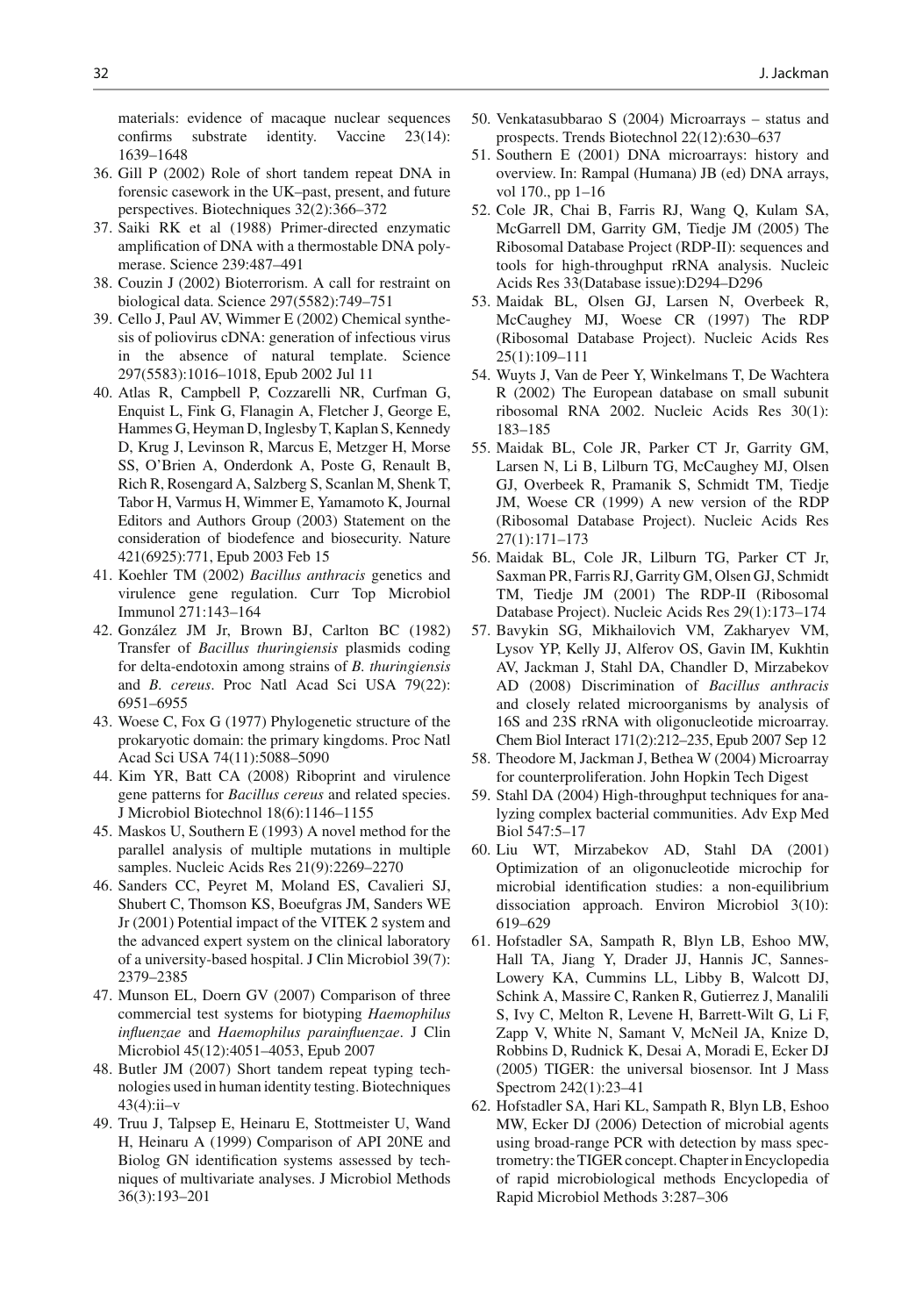- <span id="page-20-0"></span> 63. Donat V, Biosca EG, Peñalver J, López MM (2007) Exploring diversity among Spanish strains of *Erwinia amylovora* and possible infection sources. J Appl Microbiol 103(5):1639–1649
- 64. Krishnan MY, Radhakrishnan I, Joseph BV, Madhavi Latha GK, Ajay Kumar R, Mundayoor S (2007) Combined use of amplified fragment length polymorphism and IS6110-RFLP in fingerprinting clinical isolates of *Mycobacterium tuberculosis* from Kerala, South India. BMC Infect Dis 7:86
- 65. Meudt HM, Clarke AC (2007) Almost forgotten or latest practice? AFLP applications, analyses and advances. Trends Plant Sci 12(3):106–117, Epub 2007 Feb 14. Review
- 66. Fan H, Chu JY (2007) A brief review of short tandem repeat mutation. Genomics Proteomics Bioinformatics 5(1):7–14
- 67. Grissa I, Bouchon P, Pourcel C, Vergnaud G (2008) On-line resources for bacterial micro-evolution studies using MLVA or CRISPR typing. Biochimie 90(4): 660–668, Epub 2007
- 68. Lindstedt BA (2005) Multiple-locus variable number tandem repeats analysis for genetic fingerprinting of pathogenic bacteria. Electrophoresis 26(13): 2567–2582
- 69. van Belkum A (2007) Tracing isolates of bacterial species by multilocus variable number of tandem repeat analysis (MLVA). FEMS Immunol Med Microbiol 49(1):22–27
- 70. Le Flèche P, Hauck Y, Onteniente L, Prieur A, Denoeud F, Ramisse V, Sylvestre P, Benson G, Ramisse F, Vergnaud G (2001) A tandem repeats database for bacterial genomes: application to the genotyping of *Yersinia pestis* and *Bacillus anthracis* . BMC Microbiol 1:2, Epub 2001 Mar 30
- 71. Denoeud F, Vergnaud G (2004) Identification of polymorphic tandem repeats by direct comparison of genome sequence from different bacterial strains: a Web-based resource. BMC Bioinformatics 5:4
- 72. Al Dahouk S, Le Flèche P, Nöckler K, Jacques I, Grayon M, Scholz HC, Tomaso H, Vergnaud G, Neubauer H (2007) Evaluation of Brucella MLVA typing for human brucellosis. J Microbiol Methods 69(1):137–145
- 73. Fabre M, Koeck JL, Le Flèche P, Simon F, Hervé V, Vergnaud G, Pourcel C (2004) High genetic diversity revealed by variable-number tandem repeat genotyping and analysis of hsp65 gene polymorphism in a large collection of "Mycobacterium canetti" strains indicates that the *M. tuberculosis* complex is a recently emerged clone of "M. canetti". J Clin Microbiol 42(7):3248–3255
- 74. Pourcel C, André-Mazeaud F, Neubauer H, Ramisse F, Vergnaud G (2004) Tandem repeats analysis for the high resolution phylogenetic analysis of *Yersinia pestis* . BMC Microbiol 4:22
- 75. Lista F, Faggioni G, Valjevac S, Ciammaruconi A, Vaissaire J, le Doujet C, Gorgé O, De Santis R, Carattoli A, Ciervo A, Fasanella A, Orsini F, D'Amelio R, Pourcel C, Cassone A, Vergnaud G (2006) Genotyping of *Bacillus anthracis* strains based on

automated capillary 25-loci multiple locus variablenumber tandem repeats analysis. BMC Microbiol 6:33

- 76. Keim P, Price LB, Klevytska AM, Smith KL, Schupp JM, Okinaka R, Jackson PJ, Hugh-Jones ME (2000) Multiple-locus variable-number tandem repeat analysis reveals genetic relationships within *Bacillus anthracis* . J Bacteriol 182(10):2928–2936
- 77. Kenefic LJ, Beaudry J, Trim C, Daly R, Parmar R, Zanecki S, Huynh L, Van Ert MN, Wagner DM, Graham T, Keim P (2008) High resolution genotyping of *Bacillus anthracis* outbreak strains using four highly mutable single nucleotide repeat markers. Lett Appl Microbiol 46(5):600–603, Epub 2008 Mar 18
- 78. Budowle B, van Daal A (2008) Forensically relevant SNP classes. Biotechniques 44(5):603–608, 610
- 79. Thorisson GA, Stein LD (2003) The SNP Consortium website: past, present and future. Nucleic Acids Res 31(1):124–127
- 80. Binnewies TT, Motro Y, Hallin PF, Lund O, Dunn D, La T, Hampson DJ, Bellgard M, Wassenaar TM, Ussery DW (2006) Ten years of bacterial genome sequencing: comparative-genomics-based discoveries. Funct Integr Genomics 6(3):165–185, Epub 2006 May 12
- 81. Read TD, Salzberg SL, Pop M, Shumway M, Umayam L, Jiang L, Holtzapple E, Busch JD, Smith KL, Schupp JM, Solomon D, Keim P, Fraser CM (2002) Comparative genome sequencing for discovery of novel polymorphisms in *Bacillus anthracis* . Science 296:2028–2033
- 82. Pearson T, Busch JD, Ravel J, Read TD, Rhoton SD, U'Ren JM, Simonson TS, Kachur SM, Leadem RR, Cardon ML, Van Ert MN, Huynh LY, Fraser CM, Keim P (2004) Phylogenetic discovery bias in *Bacillus anthracis* using single-nucleotide polymorphisms from whole-genome sequencing. Proc Natl Acad Sci USA 101:13536–13541
- 83. Van Ert MN, Easterday WR, Simonson TS, U'Ren JM, Pearson T, Kenefic LJ, Busch JD, Huynh LY, Dukerich M, Trim CB, Beaudry J, Welty-Bernard A, Read T, Fraser CM, Ravel J, Keim P (2007) Strainspecific single-nucleotide polymorphism assays for the *Bacillus anthracis* Ames strain. J Clin Microbiol 45(1):47–53, Epub 2006 Nov 8
- 84. Tanaka MM, Bergstrom CT, Levin BR (2003) The evolution of mutator genes in bacterial populations: the roles of environmental change and timing. Genetics 164(3):843–854
- 85. Shaver AC, Dombrowski PG, Sweeney JY, Treis T, Zappala RM, Sniegowski PD (2002) Fitness evolution and the rise of mutator alleles in experimental *Escherichia coli* populations. Genetics 162(2):557–566
- 86. Giraud A, Matic I, Tenaillon O et al (2001) Cost and benefits of high mutation rates. Science 291: 2606–2608
- 87. Yang H, Miller JH (2008) Deletion of dnaN1 generates a mutator phenotype in *Bacillus anthracis* . DNA Repair (Amst) 7(3):507–514, Epub 2008 Jan 31
- 88. Oberacher H, Parson W (2007) Forensic DNA fingerprinting by liquid chromatography-electrospray ionization mass spectrometry. Biotechniques 43(4):vii–xiii